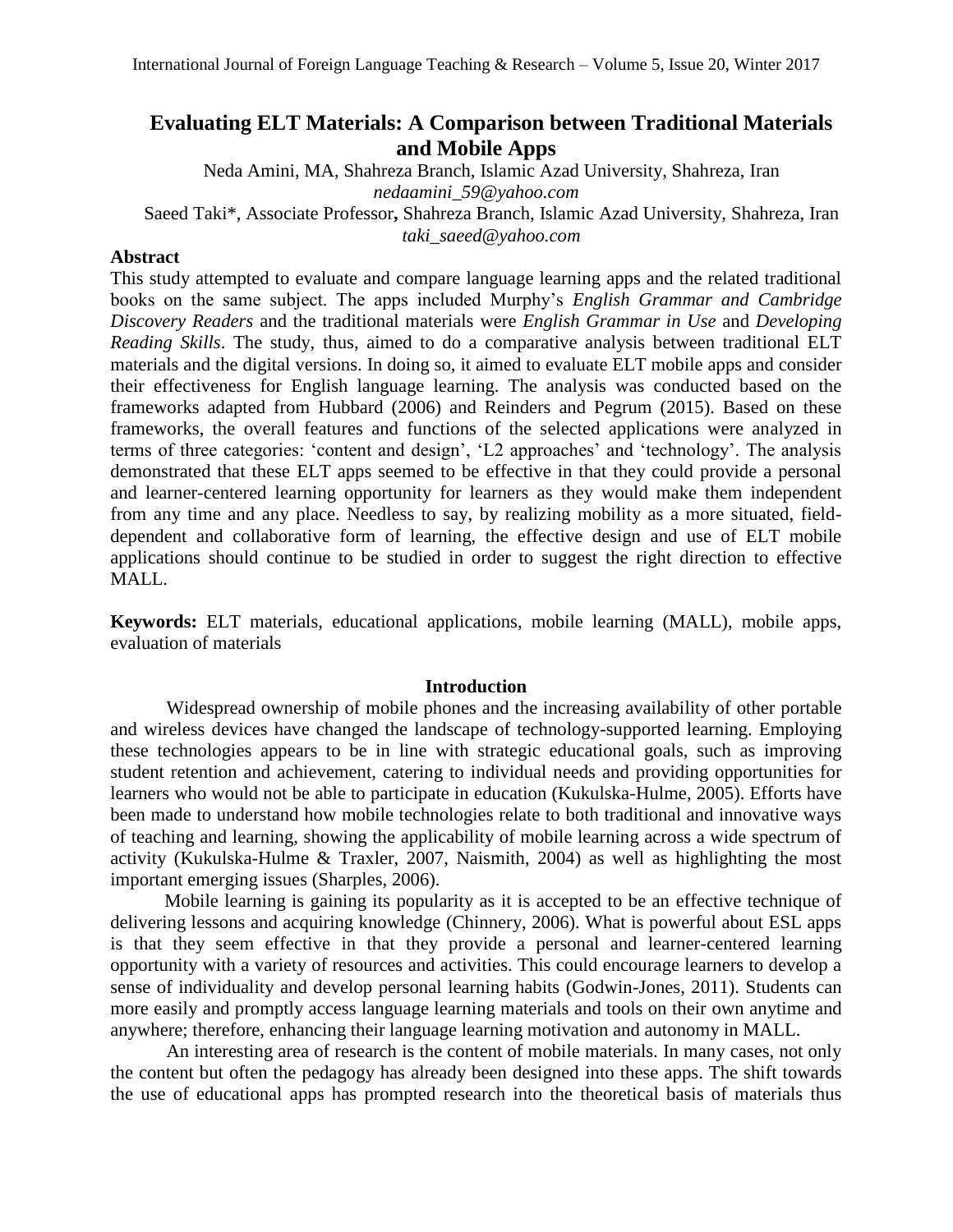developed. Some scholars have argued that the pedagogical basis of these apps is somewhat traditional, leaning towards information transmission and especially behaviorism (Murray & Olcese, 2011; Oakley et al., 2012; Searson, 2014; UNESCO, 2012). In other words, it appears that such materials are underpinned by a behaviorist, teacher-centered, transmission model of instruction despite the potential for more innovative constructivist, collaborative, learner-centered instruction (Beatty, 2013; Burston, 2014).

Hence, researchers have reviewed the use of mobile technology and its applications for language education (Chinnery, 2006; Godwin-Jones, 2011; Kukulska-Hulme & Shield, 2007, 2008). Chinnery (2006) comprehensively reviewed empirical research which utilized some of mobile devices including cell phones, PDAs, and iPods. For example, instructors teach short English lessons by sending them to students' emails via mobile phones (Thornton & Houser, 2005) or giving vocabulary instruction via SMS for Italian learners in Australia (Levy & Kennedy, 2005, cited in Chinnery, 2006).

Thus, the problem is whether it is only the environment in which materials are presented that has changed or together with it the theoretical underpinning of their development has also undergone changes. In other words, despite the widespread use of mobile L2 applications, discussion about its effectiveness has not been settled yet within the field (Kim, Heyoung & Kwon, Yeonhee, (2012). Hence, there is a need for research into effectiveness of digital materials, specifically instructional apps developed for learning/teaching different language skills. In this line and to fulfill the purposes of this study, both quantitative and qualitative analyses were conducted to find about the overall patterns of common and distinctive features of mobile apps. It further sought to discuss the strengths and weaknesses of the learning apps from a pedagogical and technological perspective as compared with traditional materials. Specifically, the following questions were addressed.

Q1. How are ELT mobile apps different from traditional ELT materials?

Q2.What are the common and distinctive features of ELT mobile apps in terms of their effectiveness?

## **Literature review**

The advent of mobile technology, such as smartphones and tablet technologies has been followed by a paradigm shift in using technology in schools (Leung & Chan, 2003). Students and teachers can use such mobile devices anytime and anywhere as they as highly portable and powerful (Murray & Olcese, 2011; Pilgrim et al., 2012). Since there is large number of educational apps available and more apps are continually developed, there is an urgent need for teachers to have an evaluation framework in order to assist them in selecting quality apps (Earl, 2013; Rao, 2012).

Using mobile phones for the purposes of language learning dates back to 2001 (Houser, Thornton, Yokoi & Yasuda). However, due to the limited development of the technology at the time, its application was simply in the form SMS (i.e., text messaging). Since then a number of researchers have explored the use of mobile phones in language learning, again mostly involving SMS (Andrews, 2003; Horstmanshof, 2004; Kiernan & Aizawa, 2004; Levy & Kennedy, 2005; Kennedy & Levy, 2008; Mellow, 2005; Stockwell, 2007; Stockwell, 2010; Thornton & Houser, 2005).

Since the term mobile-assisted language learning (MALL) was first coined by Chinnery (2006), the use of mobile devices to support language learning has increased. In general, MALL has been considered as a subset of both mobile learning and computer-assisted language learning; however, Kukulska-Hulme and Shield (2008) note that MALL differs from CALL "in its use of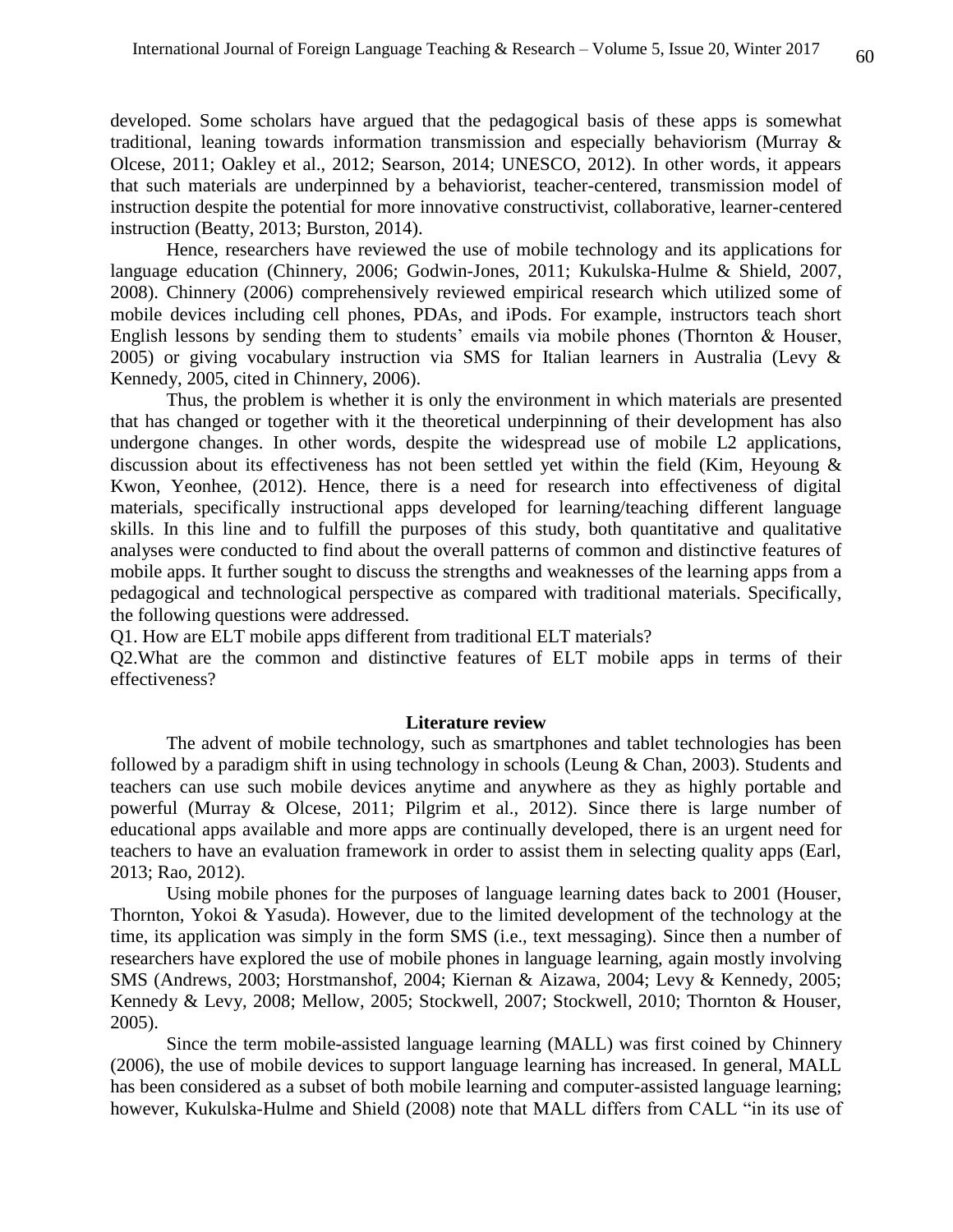personal, portable devices that enable new ways of learning, emphasizing continuity or spontaneity of access and interaction across different contexts of use" (p. 23).

The domain of mobile learning includes the new teaching and learning techniques and the wide variety of mobile applications. Despite this ubiquitous presence, there is yet no agreed-upon definition of 'mobile learning' or 'm- learning'. Many researchers have emphasized "mobility" of mobile learning (Kukulska-Hulme, 2007; 2009; Sharples, 2006; Traxler, 2007). Mobility needs to be understood not only in terms of spatial movement, but also the ways in which such movement may enable time-shifting and boundary-crossing (Kukulska-Hulme, 2009).

Broadly speaking, m-learning can be defined as using technological devices, including smartphones, MP3 players and hand-held computers that might have an impact on language learning (Dudeney & Hockly, 2007). Due to globalization, recently, technological devices have become widespread, not only in the developed countries, but also in developing ones (Ozdamli & Cavus, 2011). Various types of mobile devices are accessed by the users, particularly smartphones. However, it is still not clear to what extent mobiles are effective with regard to EFL students in terms of English language learning.

Numerous studies have reported on the use of mobile devices used to develop language skills in the last few decades. Thornton and Houser (2005) used mobile phones for English vocabulary lessons and reported that, compared with paper- and computer-based lessons, mobilelearners had a better experience in learning and preferred learning with mobile phones. Levy and Kennedy (2005) also implemented short message service (SMS) for Italian vocabulary instruction to send word knowledge and to request feedback. Majority of learners responded positively to the project. Kiernan and Aizawa (2004) explored using mobile phones for taskbased language learning and concluded that incorporating tasks can promote L2 acquisition and make learners focus on meaning. Cho (2009) and Lee (2010) maintain that smartphones enable the combination of multimedia and the web and heighten the learners' autonomy and collaboration.

Kukulska-Hulme and Shield (2007) also comprehensively reviewed MALL-related research with a focus on speaking and listening domains. They reviewed research on MALL in terms of the types of mobile devices including mobile phones, tablet PCs, MP3 players, and so on. Lan, Sung, and Chang (2007), too, conducted a comparative study to investigate the benefit of using Tablet PCs in EFL contexts in order to improve peer collaboration in reading classes, compared to the traditional class setting. The results demonstrated that the application of Tablet PC to facilitate the collaboration between peers outweighed the potential weaknesses hindering students' collaboration process in a traditional setting. Moreover, using mobile-device-supported peer-assisted learning could reduce EFL learners' anxiety and promote their motivation and confidence. Motallebzadeh and Ganjali (2011) also examined the effects of SMS on 40 Iranian EFL learners' performance on vocabulary retention and reading comprehension. The results showed that mobile phone users outperformed the control group with regard to both vocabulary and reading comprehension scores.

 A review on studies on MALL reveals that the evaluation of MALL resources ultimately comes down to an evaluation of the learning design of those resources. It has been noted in recent years that, with the increase in the use of technology in education, there is a growing emphasis on the importance of learning design (Phillips, McNaught & Kennedy, 2012). Teachers are required to adopt the role of learning designers (Garcia, 2014; Hockly, 2013; Laurillard, 2012; Miller & Doering, 2014; Milrad et al., 2013). In fact, with a huge amount of educational apps available and more apps being continually developed, teachers need an evaluation framework to support them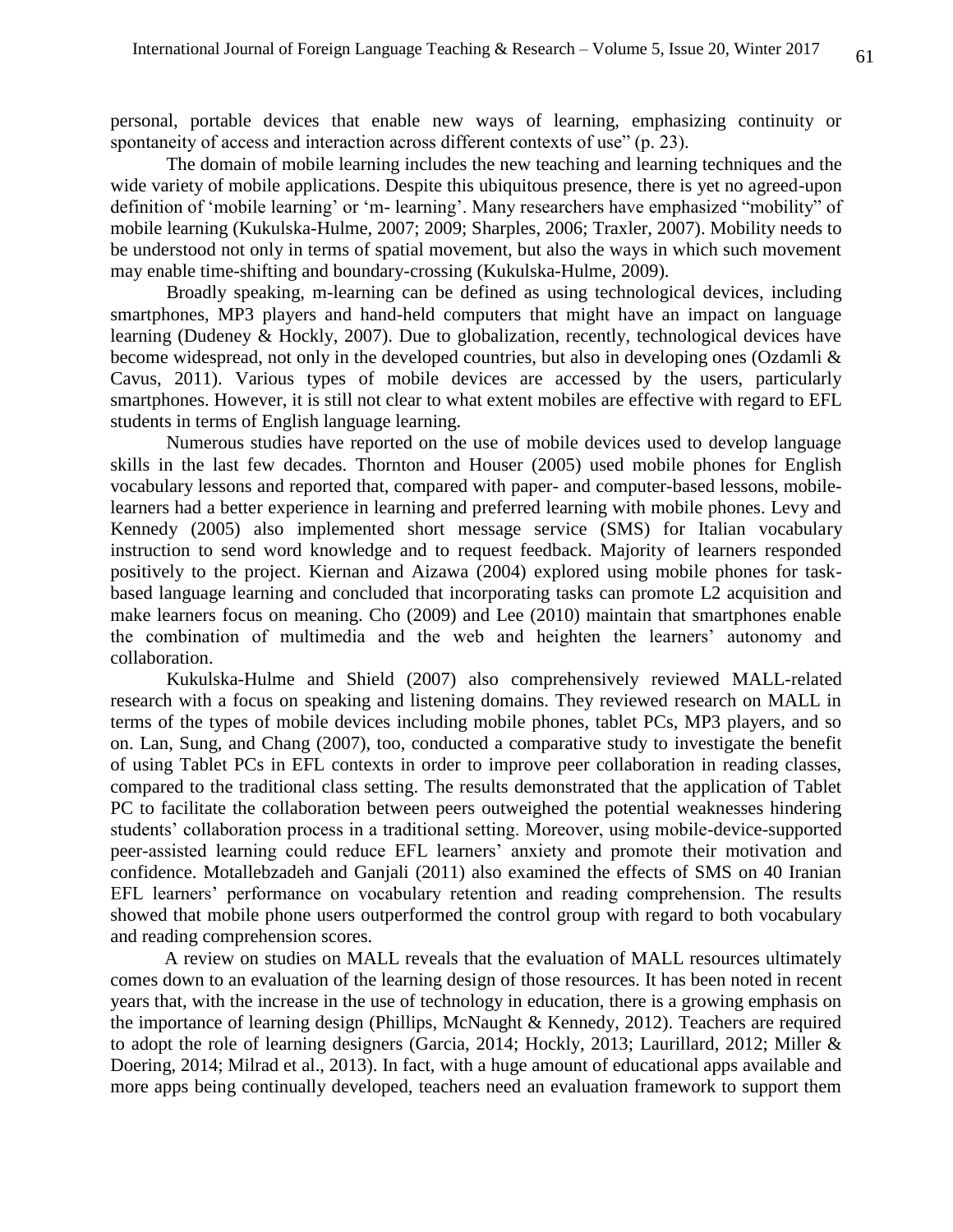in selecting quality apps. This study was thus designed to apply such evaluation frameworks to common L2 learning apps and compare the results with traditional books.

#### **Method**

## **Materials**

## **English Grammar in Use app**

 The English Grammar in use application, developed by Raymond Murphy, is the grammar app which intermediate learners of English need. This is a downloadable application and does not require an internet connection. So, the app can be used completely separate from the website. This app requires Android 4.1 and up to be downloaded. Its content size is 46 M.

 Murphy's English Grammar in use app is downloaded between 10.000 and 50.000 times from the Google Play store per month and receives 4.2 stars out of 5. The app includes 6 free lessons. In fact, the app only offers six lessons free and then the user needs to buy the 145 remaining lessons.

 The English Grammar in Use app forms a part of a website (www.cambridge.org) which is an extensive language community of different users that offers English language courses. This app is for learners of English who want help with grammar. It is intended for intermediate learners (learners who have already studied the basic grammar of English). It contains clear presentation of grammar points together with interactive exercises to help you practice and improve. There are 145 units in the app. Each unit concentrates on a particular point of grammar.

 In 2014, Murphy adapted all 145 units from the English Grammar in Use book, redesigning the grammar explanations and exercises to work effectively on smartphones and tablets.

#### **Cambridge Discovery Readers app**

 The Cambridge Discovery Readers app is a downloadable app and does not require an internet connection. This app can also be downloaded from the www.cambridge.org.The app requires Android 4.0 and up to be downloaded. Its content size is 7.1 M. The app is downloaded between 5,000 - 10,000 times from the Google Play store per month and receives 3.7 stars out of 5.

 This app is not free. In fact, the app does not offer any free lesson. There is only one free reader in this application (B2+ level) that can be downloaded.

 The app is divided into four proficiency levels (A1-B2+), that is to say the material is designed for beginners to advanced intermediate learners. In fact, there are 96 Cambridge Discovery Readers offered in 8 progressive levels from beginning to advanced (A1 to B2+).

Level A1 is for beginning learners of English, has 16 titles and 400 headwords.

Level A1+ is for beginning learners of English, has 16 titles and has 450 headwords.

Level A2 is for low intermediate learners of English, has 16 titles and has 700 headwords.

Level A2+ is for low intermediate learners of English, has 16 titles and has 900 headwords.

Level B1 is for intermediate learners of English, has 12 titles and has 1200 headwords.

Level B1+ is for intermediate learners, has 8 titles and has 1400 headwords.

Level B2 is for high intermediate learners, has 6 titles and has 1800 headwords.

Level B2+ is for advanced learners of English, has 4 chapters and has 2000 headwords.

Each topic includes different types of exercises such as multiple choice, Drag and drop, Pairing, Fill in the blank, True/ False.

 It is important to note that within the app are no grammar rule explanations. After downloading the application, you have to choose which level you need to study and buy its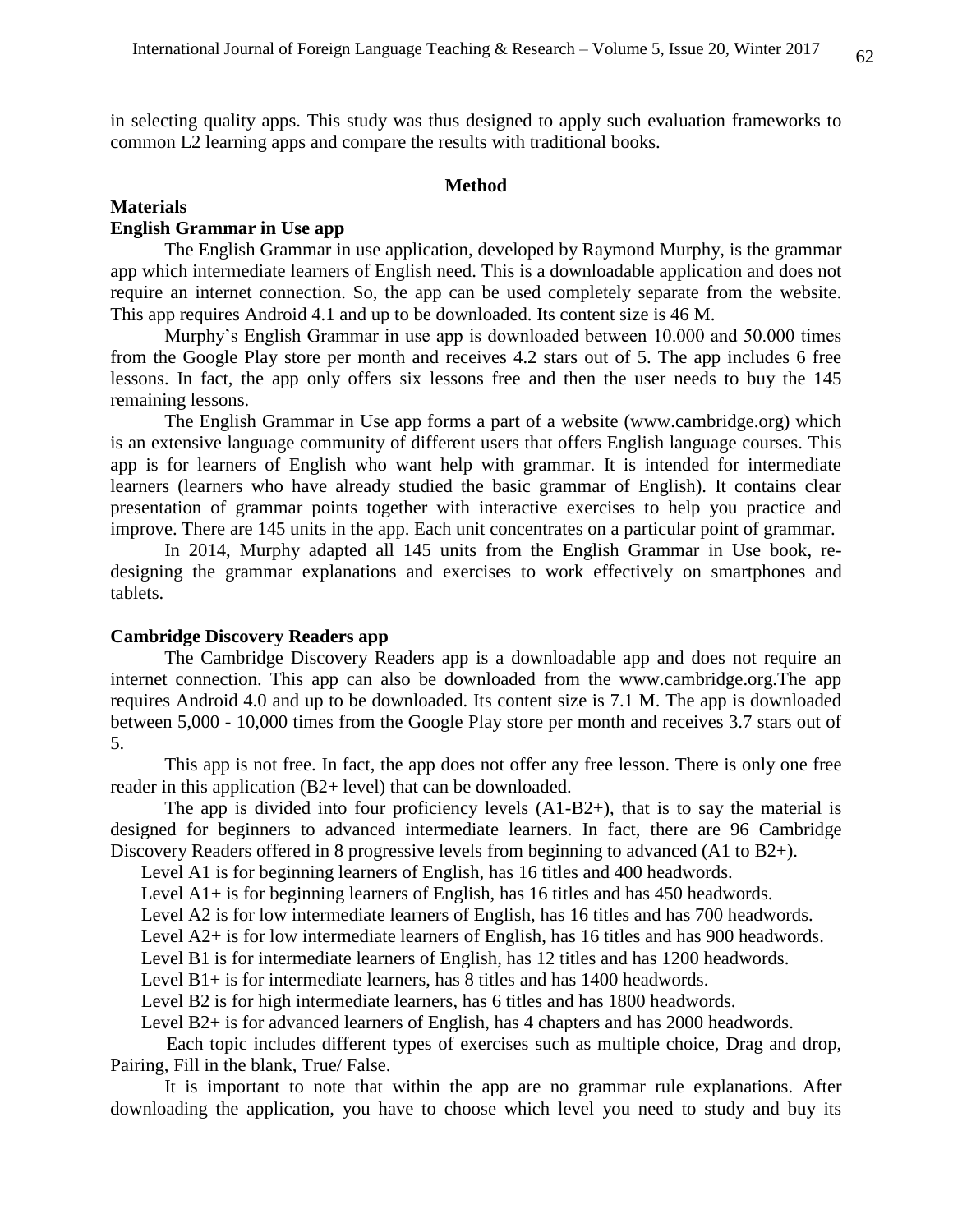lessons. All in all, the Cambridge Discovery Education™ interactive readers are the next generation of reader apps to help learn English with engaging topics, high-impact Discovery Education™ video and interactive exercises. One has to read and watch the stories and learn English with these engaging graded readers from level A1 to B2+.

#### **English Grammar in Use**

 This is the world's best-selling grammar book for intermediate learners of English published by Cambridge University Press. The first edition of the book was published by in 1985. The second edition was published in 1991. This time the book changed from black and white to 2-colour printing. Additional grammar exercises were added. English Grammar in Use, Third edition was published in 2004. This edition consists of an upgrade to 4-colour printing and for the first time includes a CD-ROM with interactive exercises. English Grammar in Use, Fourth edition was published in 2012. It was also made available for the first time as a fully digital product: English Grammar in Use Online. This includes all of the content from the print book, plus audio, interactive exercises, automatic marking and progress tracking.

### **Developing Reading Skills**

 *Developing Reading skills* is intended mainly for intermediate students and is designed for adults who want to strengthen their reading skills. This book has been designed for selfinstruction as well as for class instruction.

 The book consists of 12 chapters, each one begins with a reading part, accompanied by some exercises. The readings are arranged in order of difficulty. The simplified structures and vocabulary are occasionally in the earlier readings. The exercises deliberately build upon vocabulary and structures introduced in earlier chapters. In later readings, there are margin glosses to help the reader out. So, it is recommended that the chapters be presented in the given order.

 The next part is exercises. The exercises in this book concentrate on three areas of reading skills development: 1) vocabulary development; 2) structural analysis; 3) relational and inferential analysis. In these exercises different types of questions are included such as: analysis of ideas and relationships, interpretation of words and phrases, antonyms/ synonyms, determiners and prepositions, word forms, sentence scramble, topics for discussion and composition, reading reconstruction, cloze, vocabulary application, and punctuation.

### **Models of the study**

To analyze the data, the models developed by Hubbard (2006) and Reinders and Pegrum (2015) were used. The models includes the following elements.

## **I. Content/Design Target**

*A. Target Learners* 1.age (children, young adult, adult) 2.interest (general, ESP) 3.proficiency level (beginner, intermediate, advanced) *B. Content* 1.topic 2.organization 3.content size (number of units, topics, sentences, words, etc) *C. Learning styles* (recognition, recall, comprehension, experiential learning etc.)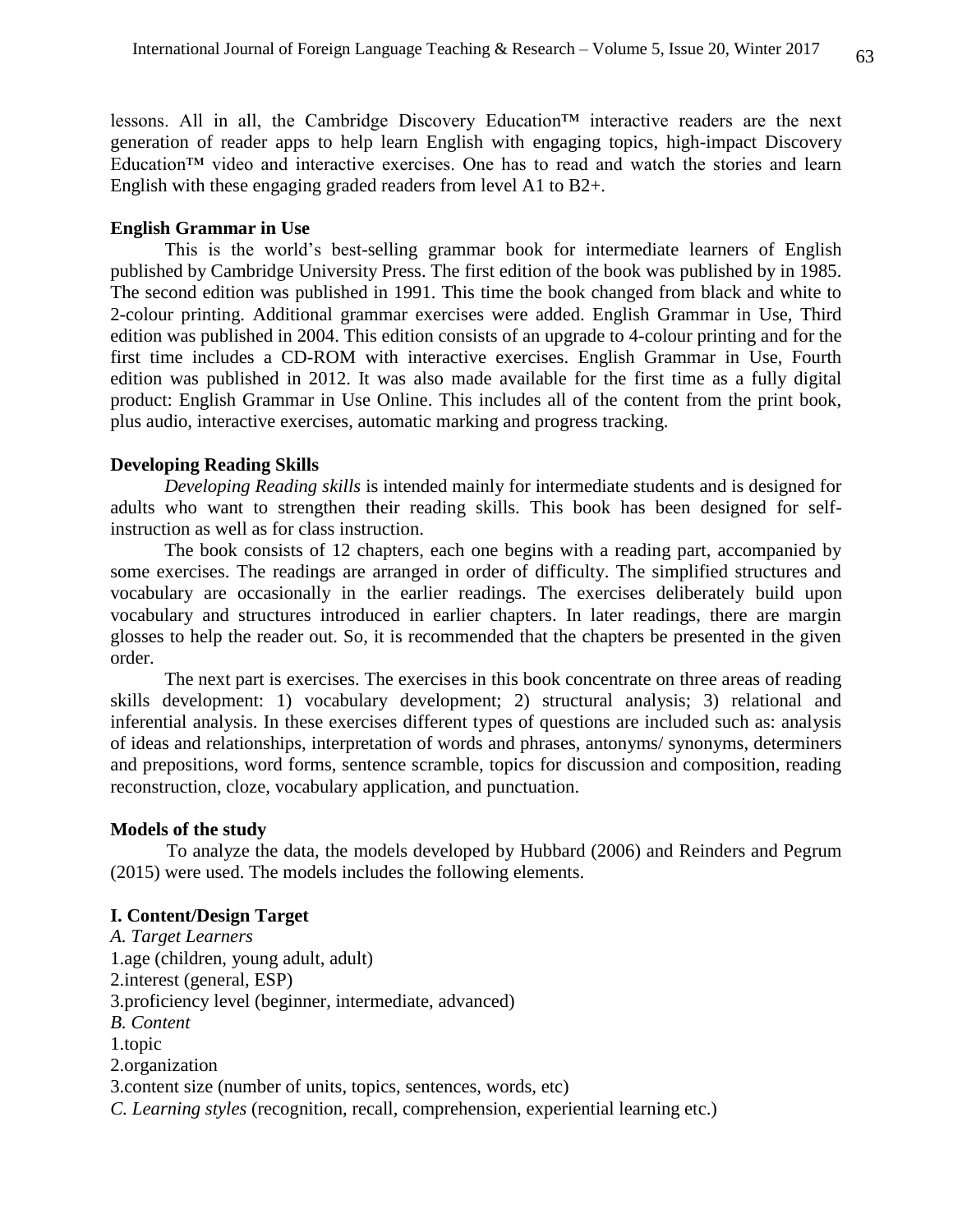*D. Learning strategies* (field-dependent/independent, deductive/inductive reasoning, collaborative, etc)

## **II. Procedure & Approach (Pedagogy and SLA)**

- *A. Activities*
- 1.Instructional (tutorials, drills, text(voice) reconstruction)
- 2.Individual (test, quiz, game)
- 3.Facilitative (dictionary, database, verb conjugate, spell/grammar checker, pronunciation *B. Focus*
- 1. Linguistic focus (discourse, lexis, grammar, spelling, pronunciation)
- 2.Language skill focus (reading, listening, writing, speaking)
- 3.Sociolinguistic focus (form/meaning focused, information gathering, authentic tasks)
- *C. Methodological approaches* (audio-lingual, situated, task-based, structural, etc)

# **III. Technological Features**

- *A. Multimedia* (videos/ graphics/Sound/Music/Resolution size)
- *B. Exploitation* of mobile potential
- 1. Other Functions (memo pad, voice recording, speech synthesizing, speech/text recognition)
- 2. Web 2.0 features (SNS, wiki, blog, podcasting etc.)

#### **Procedure**

 The study began with a search on Google Play store which turned up astonishing number of apps that claim to teach English. First, the apps were according to what they mainly focused on teaching. Then, two apps which are fully investigated and written about in this research project were selected.

 The search and gathering of information was both done on a tablet and a Samsung Galaxy SIII smartphone because the smartphone runs on an Android operating system the search was limited to Android applications and further to the Google Play store.

 This study dealt with two smartphone applications for learning English. One of these apps was a grammar application and the other one a reading app. In addition, the paperback book of each app was used to do a comparison between traditional materials and mobile apps.

 The data were collected from a careful analysis of the pedagogical issues included in each ELT mobile application and in the print version of the apps as the traditional ELT materials.

 This study employed the framework adapted from Hubbard (2006) and Reinders and Pegrum (2015) as the basis of an analytical framework. First, Hubbard's evaluation criteria designed for applications were used to do the analysis and then the overall features and learning design of two selected applications were analyzed with respect to the framework.

#### **Results**

 As stated before, this study was aimed at analyzing two types of teaching materials for the learners of English: traditional and digital. The purpose was, in fact, two-fold: how these two types of teaching materials compared and what distinguishing elements of digital materials were.

#### **Digital materials**

 In this section, a thorough analysis of the digital materials, namely, the two apps selected, will be presented. The apps are English Grammar in Use, and Cambridge Discovery Readers.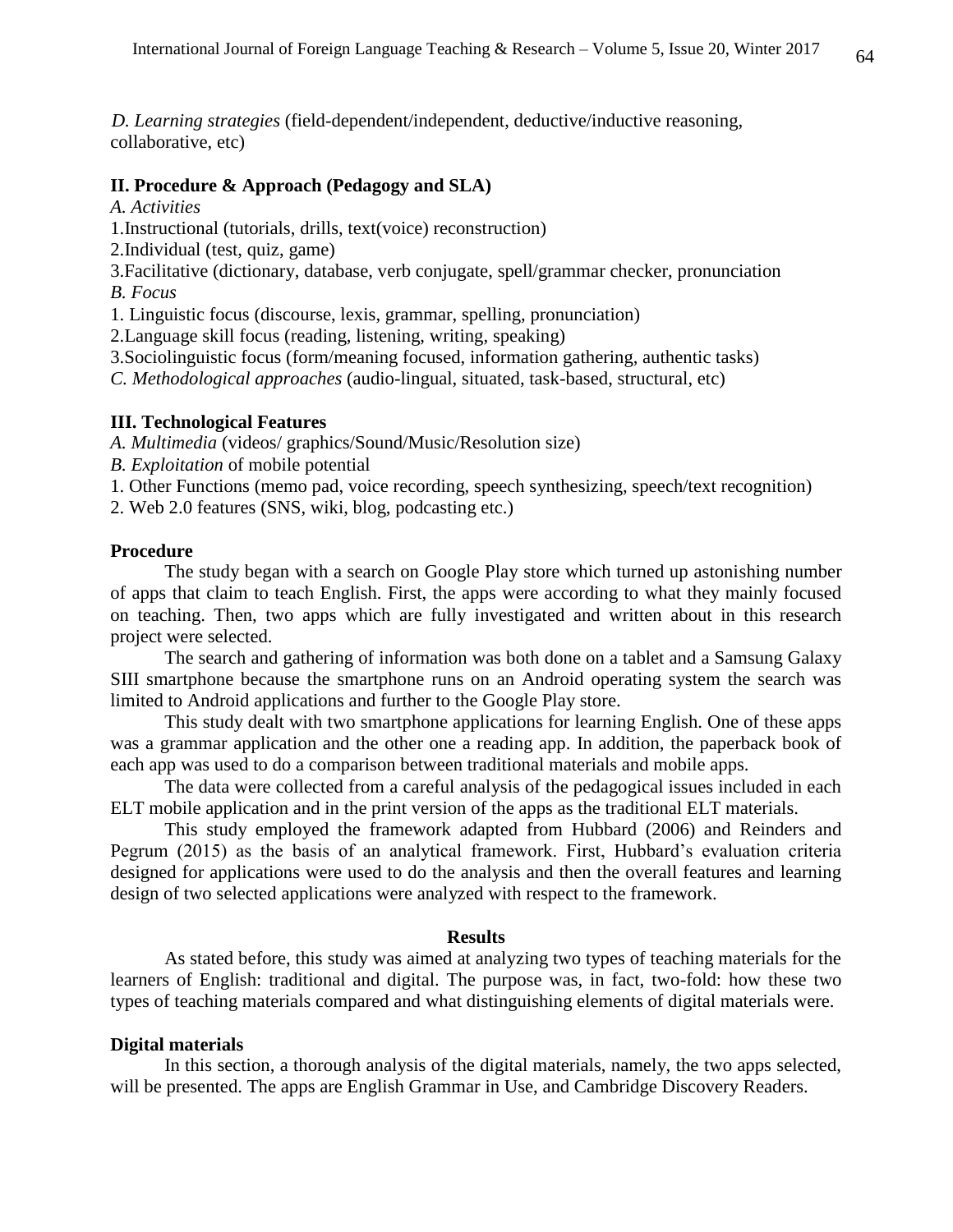# **English Grammar in Use app**

## **Content/Design, Target learners**

 English grammar in use app is intended for intermediate learners (learners who have already studied the basic grammar of English). Therefore, the assumed proficiency level of this app is intermediate. The target users of the application are mostly adults or young adults. This seems closely related to the population of smartphone owners.

 All of the grammar apps focus on general learning purposes. So, according to the learners' weaknesses in grammar, the target users are considered to have general interest in learning grammar and a limited number of learners use this app for special purposes such as business English or English exam preparation. As a matter of fact, the users select lessons according to their interest, or for learning the grammar points which they have problem with.

#### **Content**

 The Murphy's English Grammar in use contains a free starter pack of 6 units, a study guide and glossary with in-app purchasing you can choose the other grammar units you want to buy.

 This starter pack includes six grammar units (present and past tenses) with clear explanations and interactive exercises, a glossary of grammar words, and a study guide to help you decide which grammar units you need to study.

 The app consists of 145 units which after downloading the starter pack you can buy all 145 grammar units or just the units you need. The name of the units indicates which grammar topic will be covered.

 Each unit has two parts: explanations and exercises. The explanation is divided into different sections (A, B, C, D…). For using a unit, start with A. Study the explanations and examples. Touch the sound icon to hear examples. Do the exercise(s) at the end of A, then work through B, C, etc. in the same way.

 The first section of a unit is always a short dialogue which is related to a picture and covers the situation that will be practiced throughout the lesson (e.g., present simple). After the dialogue, there is a sentence dictated with real voice and is related to that point of grammar which is taught in this unit. After describing the grammar point, there are two or three exercises.

 The next section presents another form of the grammar rule (e.g. negative form, question form). A native voice pronounces the word/phrase and the user can touch the sound icon to hear a whole sentence containing the word/phrase.

 Audio recordings of the example sentences help you to improve your listening skills as well as your grammar. Each section in a lesson has two or three exercises. In the last part of each unit, there is a list of other units which cover the same grammatical point.

 There is no feedback in the app. This app is a downloadable application not a web-based one and does not require an internet connection. The motivational aspect and feedback is, however, to a great extent, lacking from the downloaded apps. This difference can be explained partly by the fact that the web-based apps can store infinite amount of information online while the web-based apps have to limit their size. Due to the fact that downloaded applications take up much memory space on the smartphone, they have to limit their size and the study material they offer needs to be limited.

 This app offers a limited number of lessons and it does not have any personalized feedback. The feedback only is limited to color indications of right and wrong answers to the exercises. Answers to the grammar activities are marked automatically and allow you to reveal the correct answer when you make a mistake. In fact, in the unit menu of the app you can see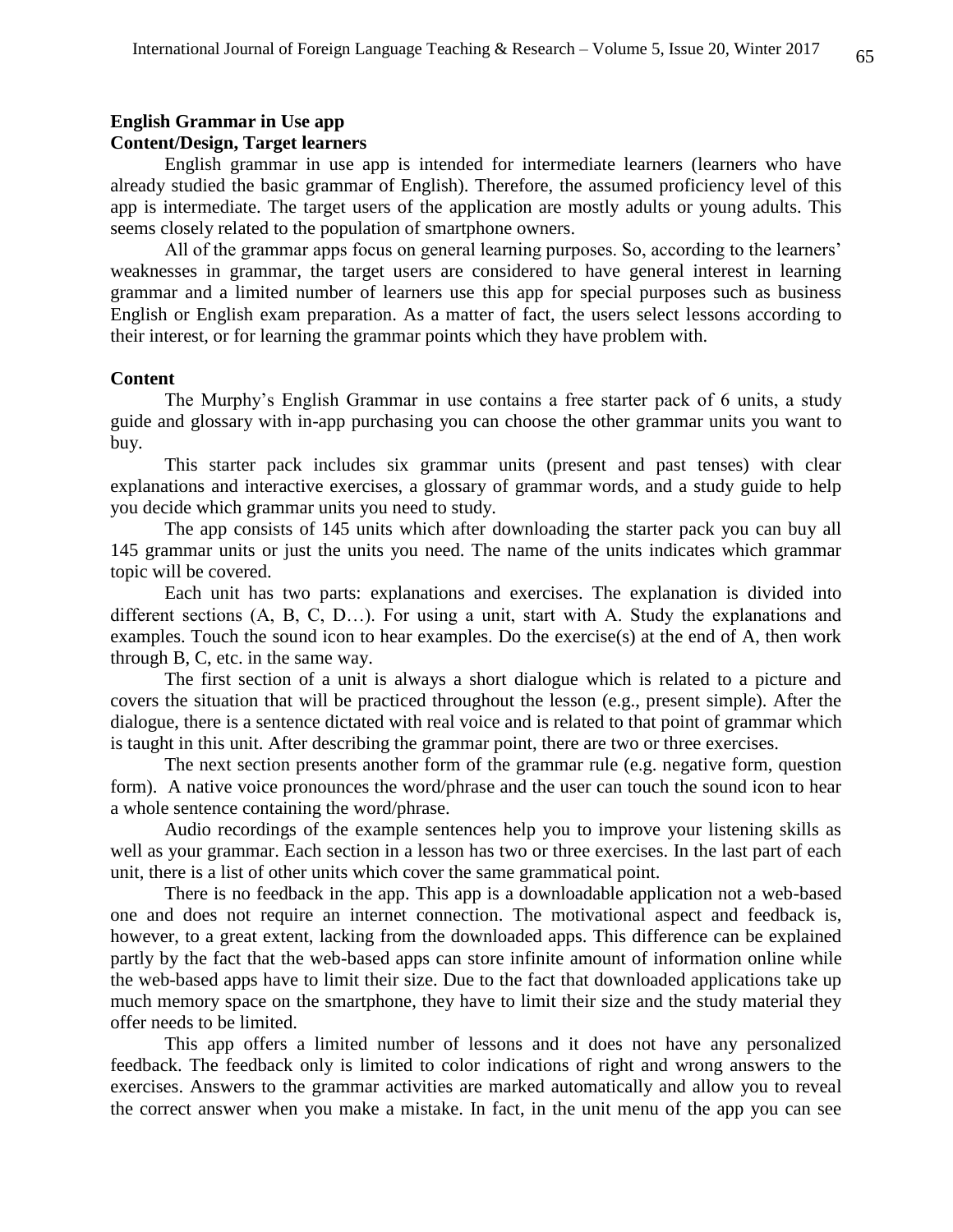which unit and exercises you have used. You can check your answer immediately. The correct answer will appear in green. In addition, the questions you have answered correctly are ticked.

## **Learning style**

 Most of the apps require cognitive learning style such as learning styles of recognition, recall, comprehension, rather than socio-cognitive learning. Most of the apps include comprehension learning style. This app includes recalling and comprehension learning style too.

 Although the apps apply grammar contents in the "bite-size" screen, the learning styles of this app are recognition + reconstruction, comprehension, comprehension+ experiential learning.

One noticeable attempt in this app is presenting comprehensive grammar instruction with various examples and exercises.

#### **Learning strategies**

 English grammar in use app is a self-study reference for learners to use without a teacher and is perfect for independent studying. Each unit in this app has two parts: explanations and exercises. The explanation is divided into different sections (A, B, C, D…). The first section is always a short dialogue which is related to a picture and covers the situation that will be practiced throughout the lesson (e.g. Present simple). After the dialogue, there is a sentence dictated with real voice and is related to that point of grammar which is thought in this unit. So, the technique of grammar teaching in this app is both inductive and deductive, because in section 1 of each unit the subject of lesson is told by examples, after that the grammatical rule is said. But, in the next sections the rule is said first, the examples are given later.

 This app will be useful for some students who have problem with grammar. The units of the app are not ordered according to the level of difficulty, so the app can be used selectively and flexibly in accordance with the grammar syllabus being used and the difficulties individual students are having. Because this app is a downloadable application and every learner has to download it on his/her mobile phone to use, the app is for the student to use individually.

 However, the app is helpful for independent language learning, but there was no attempt to provide or facilitate collaborative learning in the app.

 All in all, there is no full instruction in the app that controls learners, but the app is a learning opportunity which is individualized, personal, analytic and learner- centered.

 Also, this app employs various functions of multimedia for personal and fieldindependent learning.

## **Procedures and Approaches**

## **Activities**

 Each section of a unit usually has 2 or 3 exercises. The exercises may be presented in different ways within each course but they are essentially always one of the three following types:

- o Multiple-choice questions.
- o Drag and drop:
	- Pairing,
	- Word ordering.
	- Fill in the blanks.
- o True / false

 Despite the different materials the language courses build on the exercises they offer are generally very much alike. The reasons for this similarity are the limitations the technology poses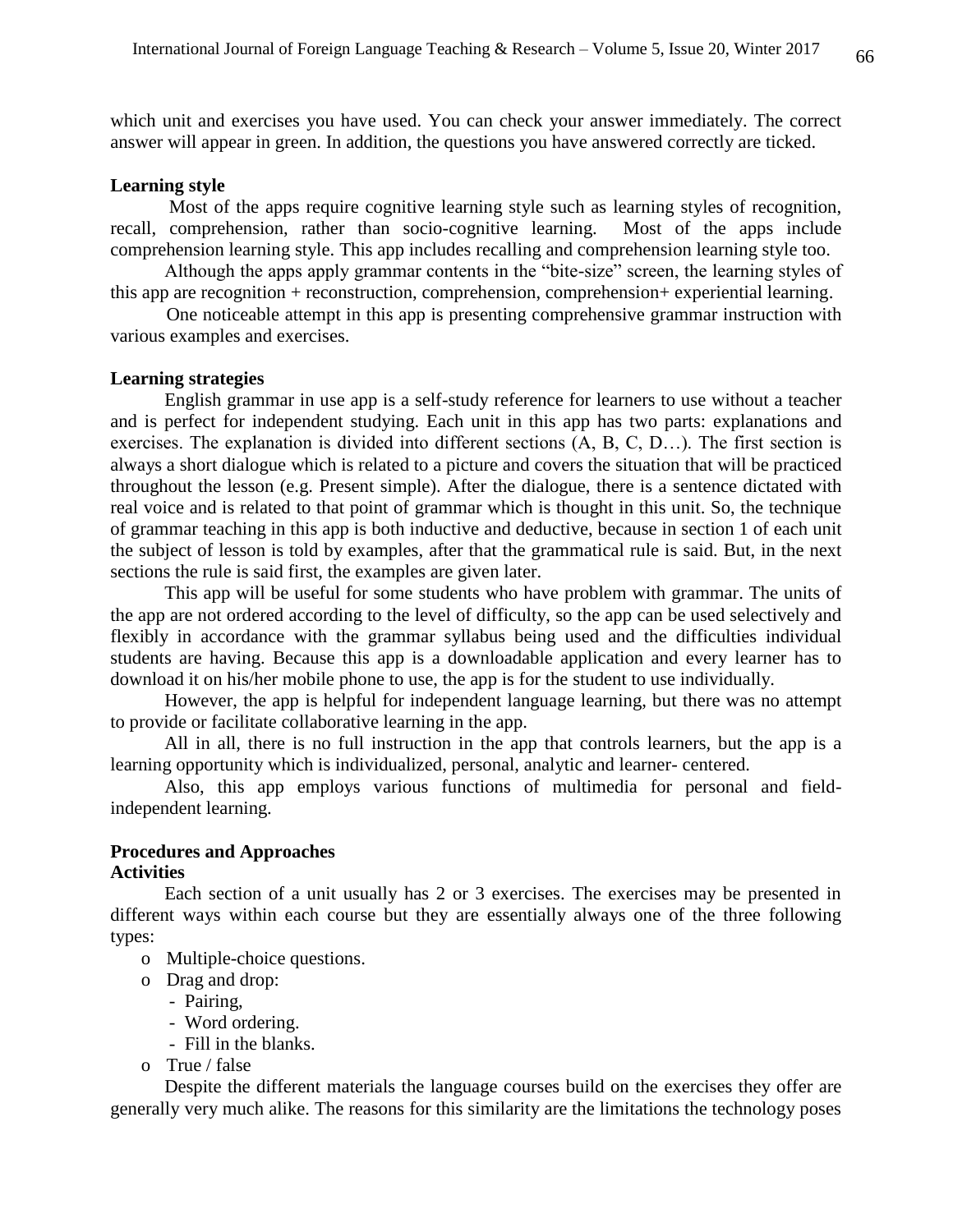on the developers. The activities of the app are analyzed to be 'not well developed' and also 'traditional'.

 Although the instructions of the app are tutorials or drills, but it seems that the app offers listed language data only, no recognized instruction. The exercises however do not offer any motivational feedback beyond the color indication of right and wrong. There is no learners' own reconstruction of text or voice activity in the app. There is no game or quiz among the exercises of the app.

 The app consists of some parts, such as spelling, short form, pronunciation and verb conjugate. Also, there is a glossary of grammar words which has a list of units (contents) and some of the difficult grammatical points and is a general description of each point of grammar and its examples.

#### **Focus**

 According to the fact that grammar applications are developed mostly for young adult learners of the intermediate level, they all focus on general learning purposes. The major linguistic focus of this application is on grammar.

 Although the audio recordings of the example sentences in the app help you to improve your listening skills, at the same time as improving your grammar.

 At the end of each section in explanation part there are other language exercises such as spelling and pronunciation which are also closely related to developing word knowledge.

 These observations point to the fact that the mobile apps focus more on receptive language skills than productive, and present more form-focused short language information. This app is form- focused too.

#### **Methodological Approaches**

 As long as the technology is limited to pre-programmed input and output we can expect the apps to be predominantly behaviorist. The developers of English language learning apps use various approaches and methodologies which all are supposed to guarantee a fun and easy learning process with equally various study material with emphasis on different aspects of language learning. In fact, the basic structure of all the apps is bound by the same technological limitations of pre-programmed software which then puts them all at the behaviorist side of the pedagogy continuum.

 Most of the grammar apps are considered as formal instruction. The methodological approaches in this grammar app also remain traditional. The lesson was given by structural unit, and then tests were provided.

 Two dominant methods in this app are audio- lingual and task- based. Sound icon and audio recordings of the examples in this app are highlighted for repetition drills.

## **Technological Features**

# **Multimedia, Web 2.0, and other functions**

 All in all, features such as multimedia (music, graphic, video, sound, resolution size) web 2.0 and interaction (E-mail, web links, CMS, SNS, wiki, blog, podcasting) and some of the other functions such as text recognition, voice recording, score marking, , add & remove, memo pad, speech synthesizing, speech/text recognition are considered as multimedia and exploitation of mobile potential.

 In this app, some of this features such as the pronunciation sound of the examples, graphic, your record of the units and exercises you have used are seen. It is analyzed that the only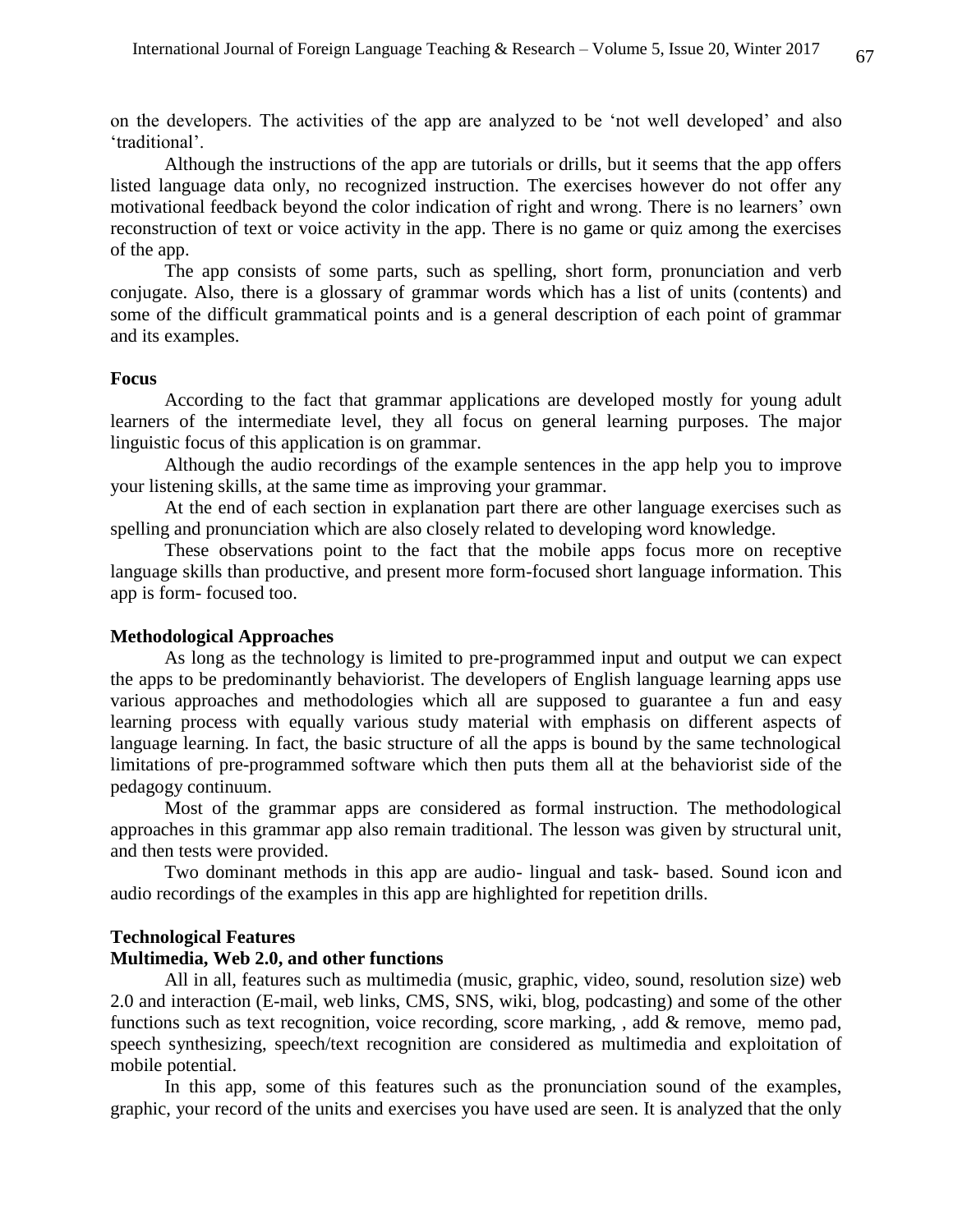employed multimedia feature in this app is sound and graphic. Also, in the exercises part, the questions you have answered correctly are ticked in green and the incorrect answers will appear in red.

## **Cambridge Discovery Readers app Content/Design Target Target learners**

 The app is divided into four proficiency levels (A1-B2). In fact, there are 94 Cambridge Discovery Education Readers offered in 8 progressive levels from beginning to advanced (A1 to B2+). So, the assumed proficiency level varies from beginning, intermediate, to advanced.

 Most of the reading applications were analyzed from a general interest perspective for all age and proficiency groups. So, the target users of the application can be children, young adults and adults and the application was designed for all ages.

 The target users are considered to have general interest in learning English, and the application does not offer content for special interest groups such as business English or test preparation.

## **Content**

 The Cambridge Discovery Readers are the next generation of reader apps to help you learn English with engaging topics, high-impact Discovery Education™ video, and exercises.

 The Cambridge discovery app is a downloadable application and does not require an internet connection. The users can download it on app store or get it on Google Play.

 The user can however register to the Cambridge website which offers the course online. (www.cambridge.org). Each Reader comes with access to the Cambridge Learner Management System which brings the content of the reader alive- integrated video, audio and interactive activities makes for a truly engaged learner. This coupled with robust online learning tools such as a gradebook, interactive glossary, video transcription and a notation feature provides a rich learning environment that matches the way the modern student learns.

 However, the app can be use completely separate from the website, but it does not offer all the functions and materials that can be found on the website (e.g. pdf learning material).

The complete app has 96 topics and is divided into four proficiency levels  $(A1 - B2+)$ within each there are multiple sections that cover different topics. The material is designed for beginners to advanced intermediate learners (A1-B2+), and includes 7000 headwords and key phrases. The levels are A1, A1+, A2, A2+, B1, B1+, B2, B2+).

| Level                     | <b>Headwords</b> |
|---------------------------|------------------|
| Starter                   | 400              |
| Low Beginner              | 450              |
| Beginner                  | 700              |
| Low Intermediate          | 900              |
| Intermediate              | 1200             |
| <b>Upper Intermediate</b> | 1400             |
| Low Advanced              | 1800             |
| Advanced                  | 2000             |
|                           |                  |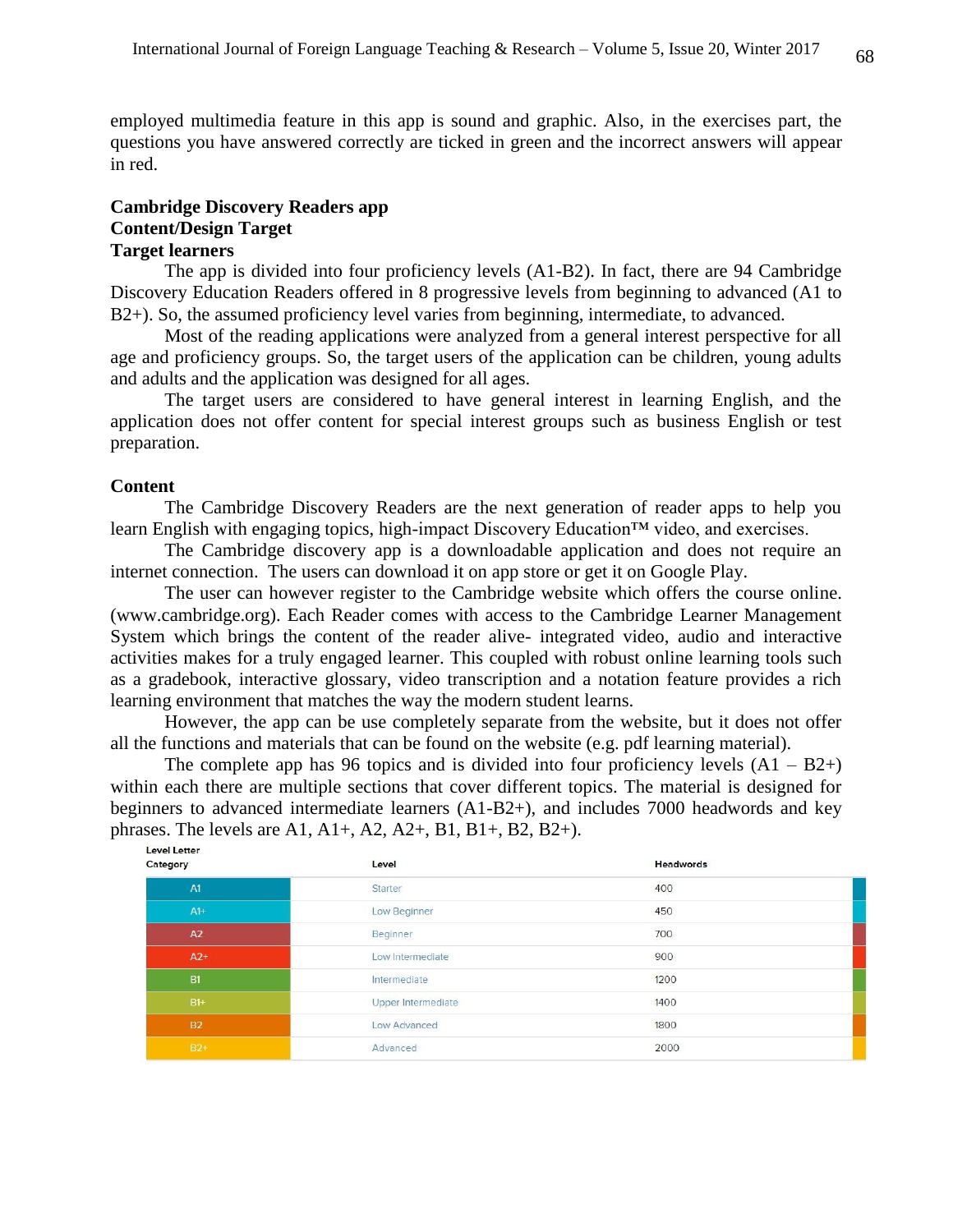The app includes a study guide for the learner's reading practice. You have to read and watch the stories and learn English with these engaging graded readers from level A1 to B2. After reading these sections you'll receive one free reader –Avalanche (B2+).

 After downloading the application, you have to choose which level you need to study and buy its lessons. You have to read and watch the stories and learn English with these engaging graded readers from level A1 to B2.

 The organization and study features have distinctive patterns according to the level of target learners. Within each level there are several topics and each topic includes different exercises. Also, the topic and genre of its reading texts are diverse.

 On the app's initial page, you have two options: to choose proficiency levels, selecting the topic. Each unit consist several sections: before you read, chapter 1, chapter 2, chapter 3, chapter 4, after you read, glossary, acknowledgements. In fact, at the top of each section there is a table of contents which consists of the unit sections.

 Before beginning the first chapter the unit starts with a short part named before you read to make the learners ready for what is going to be taught in this unit. This part begins with an abstract of the unit accompanied by some exercises.

 Chapter 1 consists of several paragraphs and the audio files of them. A native voice pronounces each paragraph's text. The users are expected to read the text while listening to the audio file. So, reading and listening skills can be developed at the same time in this app.

 A picture is given for each paragraph that describes the scene. The new words' synonym in each chapter is said at the end of the related paragraph. There are some exercises at the end of the chapter. Chapters 2, 3 and 4 are just like the first one.

 Before the next section of the unit there is a review of the unit with various exercises. At last, the unit ends with the glossary part which addresses the new words of the unit.

 The app offers no feedback except for right and wrong and has not incorporated any particular motivational aspects beyond the color indication of right and wrong into the app. All in all, the web-based apps fare better than the downloaded apps both in motivation and feedback. The web-based apps take up less memory space on the smartphone and can offer much more study material because everything is stored on the Internet. But, the downloaded apps tend to take up much memory space on the devices and consequently the study material they offer needs to be limited. On the other hand, the user can practice whenever and wherever he/she pleases without worrying about connection or possible extra costs.

### **Learning style**

 The topic and genre of the app's reading texts is diverse. Also, for levels A1 to B1+ of the app it is created paired readers that have interrelated themes that can be used together for more comprehension. For example, in the level A1 there are two topics named Drink Up and Eat Up which their theme is related to food, drink and nutrition. These pair readers can be used for the subject of experiential learning between learners.

A1: Drink Up! / Eat Up! Themes: food, drink and nutrition  $B1$ Found: Discovery and Recovery / Losing It: The Meaning of Loss Themes: archaeology and anthropology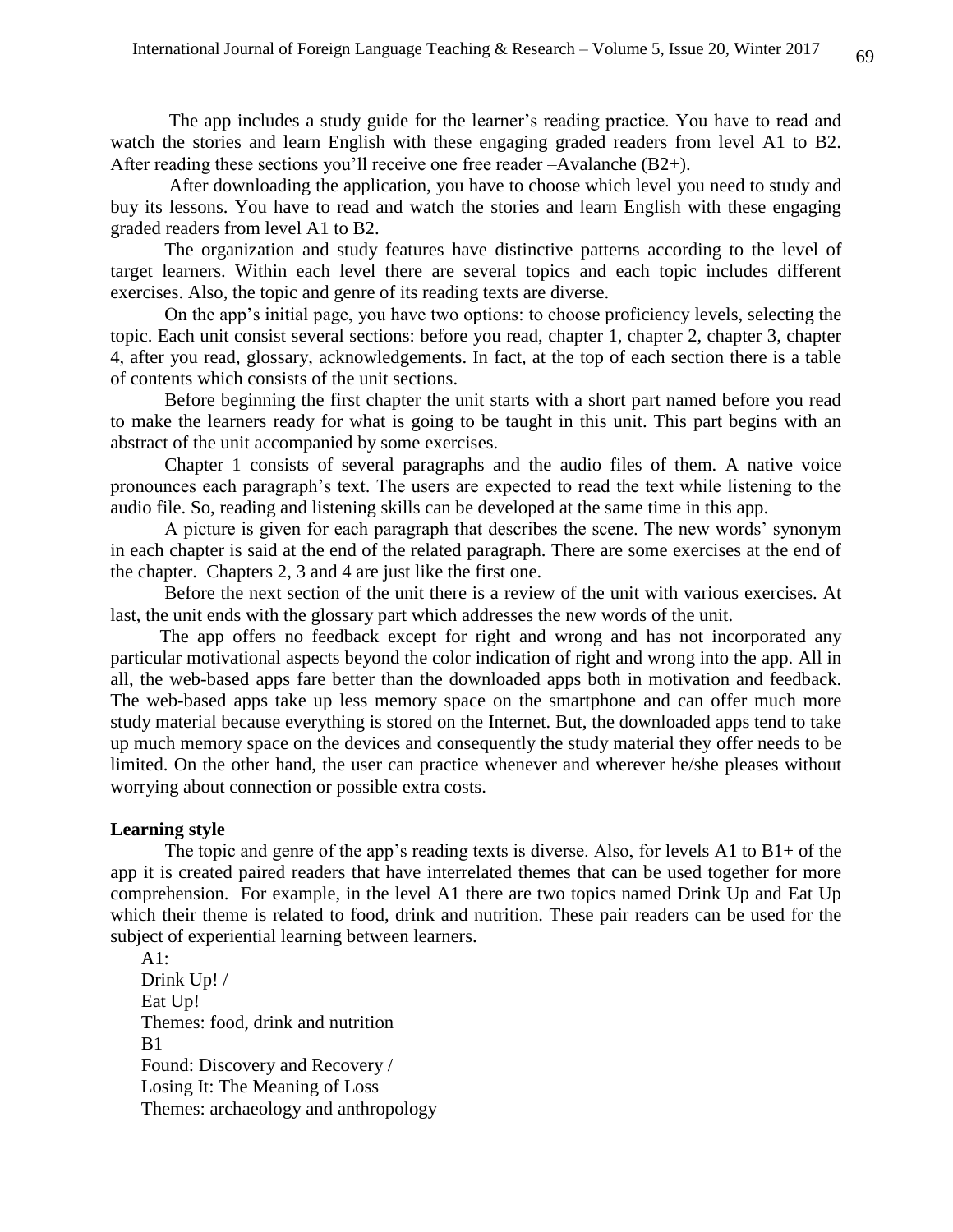The app provides audio files, and in each chapter even provides text with videos. In the final page of each chapter, the app provides various tools for language learning to encourage learners and be more motivated:

Tools, Dictionary, Notes, Text Size, Resources, Glossary, Video library

 So, in this reading app, there is a variety of learning styles such as recognition, recall, comprehension as well as experiential learning. Also, the technology functions as resources (ex. Glossary, video library) and tools (ex. dictionary, notes, text size, etc.) in this app and it is up to the users to control them for developing language knowledge.

#### **Learning strategies**

 The app provides various tools and functions of multimedia such as sounds, videos, music and images for personal, perceptual, and field- independent learning.

 As a matter of fact, audio files, text with videos and glossary enhance learner's language learning motivation and effectively facilitate users for independent language learning and encourage learners to be more motivated.

 Using the accessible and suitable materials and tools, the app provides a learner-centered learning opportunity for students which can encourage individual learning. There is no attempt to encourage or facilitate collaborative learning in the app.

## **Procedures and Approaches**

#### **Activities**

The units include various types of exercises. The exercises are the following:

1. A vocabulary exercise supported by flashcards containing an image and a written word. The user needs to choose the word which best completes the definition.

2. Next one contains a short paragraph. The user reads the sentences which he/she then needs to complete by choosing the correct words for each on.

3. This exercise requires the learner to decide if the statements about the information given in the lesson are true or false.

 In this exercise as in others, the incorrect answers are highlighted in red and the correct in green. When the user either gives a correct or an incorrect answer in the exercises, the app criticizes the performance with both negative and positive comments.

 Also, in each exercise there is an answer key. After finishing the exercise, the user can press answer key botton to see his/her correct or incorrect answers and performance for the exercise in percent.

4. This one is a video quest. The user watches a video about the chapter's title and then she/he is asked to answer the question concerning the information discussed in the video

There is a transcript part for each video which can be shown or hide according to the user's selection. So, each video can be followed by its text.

5. this exercise is a free writing. The user is asked to compare two items concerning the information discussed in the text.

6. Lastly, at the end of each unit, there is a review of the unit with six types of exercises:

o multiple choice

o an exercise in writing, where the user gets three categories for which he/she has to answer in short sentences.

- o Matching sentences with the correct word or phrase.
- o Gap filling by choosing from prepared options.
- o True / false exercise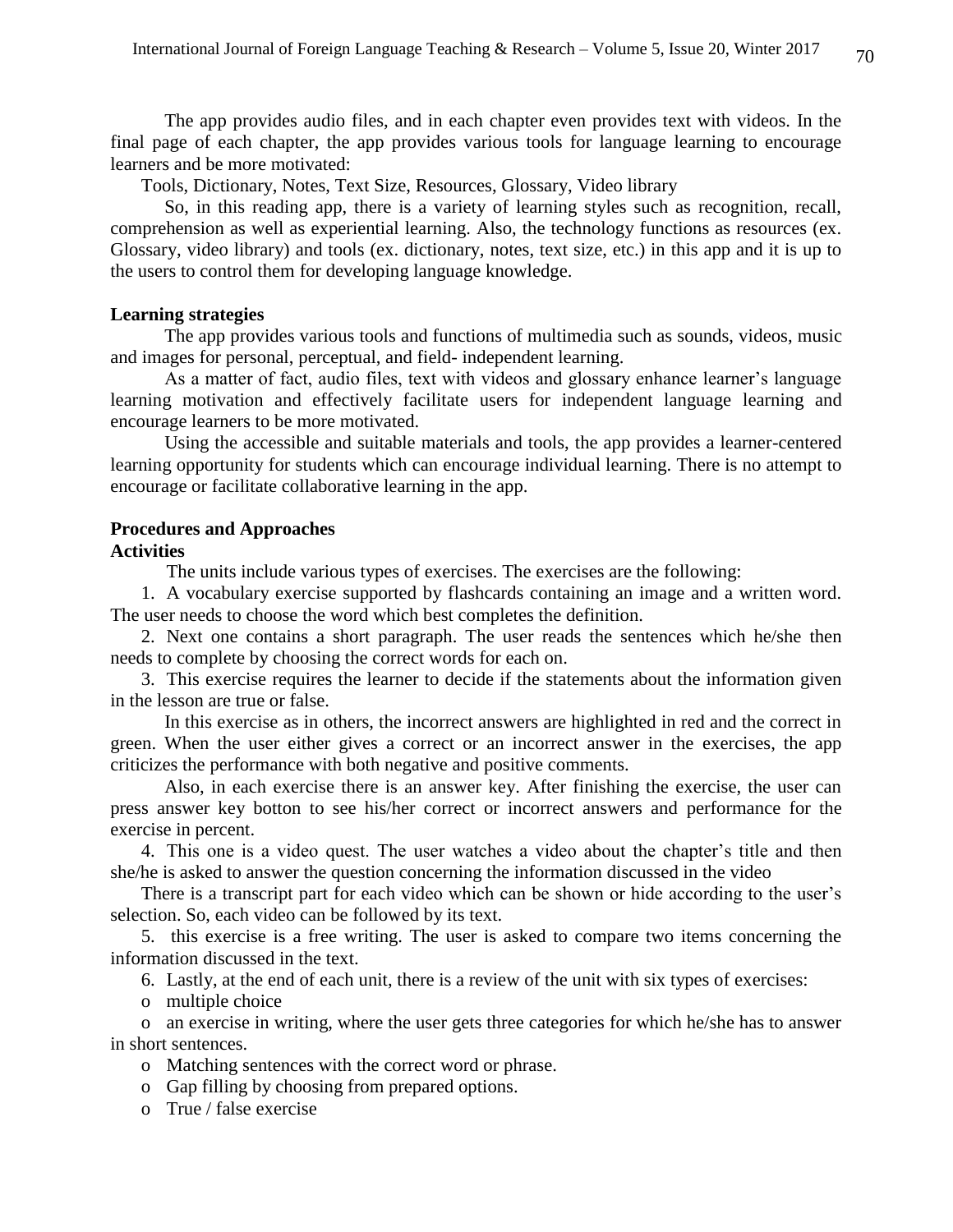Gap filling by choosing the correct answers from the drop - down menu.

The number of video quests in each app is more than the other types of exercises.

 All in all, the app offers very varied activities. All kinds of activities are used in this app. The activities are instructional. Also, activities like multiple choice are considered as individual activities in this app.

 The app facilitates the users with audio files, text with videos and glossaries for independent language learning.

#### **Focus**

 Most reading apps offer word exercises only, and users are expected to read the story while listening to the audio file. The major linguistic focus of this app is on lexis.

 Reading and listening skills can be developed at the same time in this app, but there is no instruction or guide for learners.

 The data analysis of this reading app shows that this app is meaning-focused. Also, the development of reading skill is the most common skill area in this app.

#### **Methodological Approaches**

A few L2 approaches were found in reading categories.According to the content organization of this app, each unit in this application consists of several sections and the audio files of them. Before the next section of the unit there is a review of the unit with various exercises.So, the dominant methodological approaches in this app are audio-lingual and task (test)-based.

#### **Technological Features**

#### **Multimedia, Web 2.0, and other functions**

 In this app, the user is expected to read the story while listening to the audio file. So, recent mobile technologies such as speech recognition or text recognition are embedded in this app.

 There are two scaffolding devices for L2 readers in this app: First, the new words are linked to the glossary part and are marked with a blue number. Second, a picture is given for each

Paragraph that describes the scene. So, the most frequently employed multimedia feature in this app was sound, graphics and video.

### **Traditional materials**

 In this section, an analysis of the traditional materials will be presented. The books are *English Grammar in Use*, and *Developing Reading Skills*.

## **English Grammar in Use**

 English Grammar in Use Fourth edition is an updated version of the world's best-selling grammar title. It has a fresh, appealing new design and clear layout, with revised and updated examples, but retains all the key features of clarity and accessibility that have made the book popular with millions of learners and teachers around the world. The CD-ROM contains lots of additional practice exercises to consolidate learning, ideal for self-study but also suitable for reinforcement work in the classroom. An online version and book without answers are available separately.

 English Grammar in Use is a self-study reference and practice book for intermediate-level learners (A1-B2). Therefore, the assumed proficiency level of this book is intermediate. With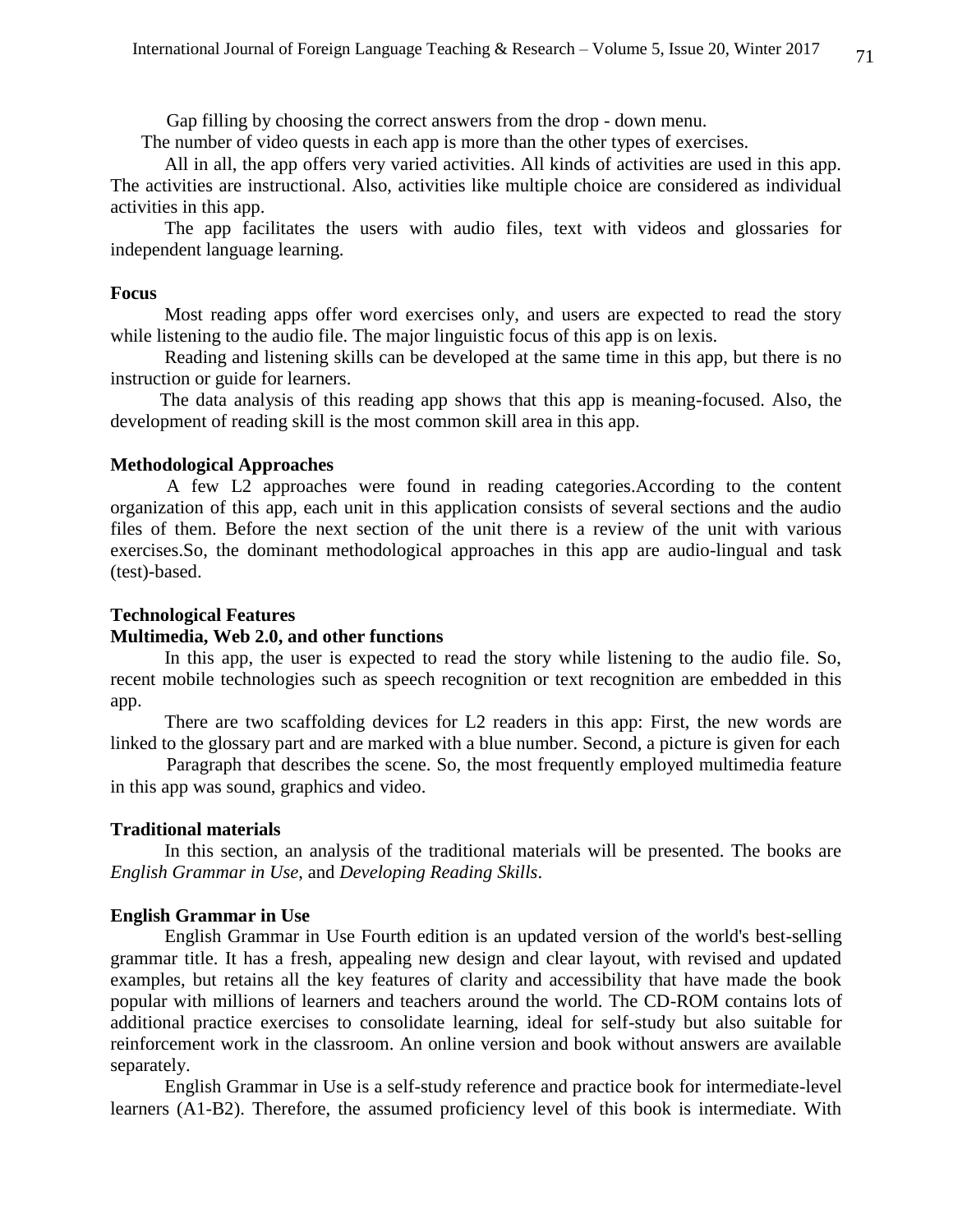clear examples and easy-to-follow exercises, it covers all the areas of grammar needed at this level.

 The book consists of 145 units. The units are organized in grammatical categories and concentrate on a particular point of grammar. They are not ordered according to level of difficulty, so it is not intended that learners work through the book from beginning to end.

 Each unit consists of two facing pages. On the left page there are explanations and examples; on the right page there are exercises. In fact, a general description of each point of grammar and its examples are explained on the left−hand page of each unit and exercises to check understanding on the right.

The exercises of each unit are presented in different ways and they are essentially one of the following types:

- Multiple-choice
- Drag and drop
- − Pairing
- \_ Word ordering
- − Fill in the blank
- True/ False

About the answers to the exercises, at the back of the book there is a key for learners to check their answers to the exercises.

Now in full color and with updated content, the fourth edition retains the simplicity, clarity and ease-of-use that have made the book so popular with learners and teachers alike.

In addition, it is available with an access code for an interactive eBook, which has the same grammar explanations and exercises found in the printed book, plus other great features such as audio recordings of example sentences, interactive exercises, and options to bookmark, highlight and add notes.

All in all, the book has clear instructional procedure and methods, that is, the teacher and students are able to understand what is expected in each lesson and for each activity. Also, learning strategy of the book is based on authenticity, and a focus on the learner.

## **Developing Reading Skills**

Developing Reading Skills- intermediate is a self−study reference and practice book for intermediate learners of English. The target users of the book are mostly adults or young learners who want to strengthen their reading skills. This book is perfect for independent studying.

 Developing reading skills is a textbook designed to strengthen reading skills by exposing readers to material which promotes vocabulary development, structural analysis, and relational and inferential analysis.

 The book is a collection of texts emphasizing guided reading practice and the development of reading speed, for those who want to strengthen their reading skills for academic, personal, or career purposes.

 In fact, it presents selections from magazines, newspapers, and other sources designed to strengthen reading skills including speed. So, the book can be suitable for group instruction as well as self-instruction.

 All in all, authentic, high-interest passages are paired with reading, writing, comprehension, and discussion activities that integrate new skills and ideas into students' knowledge and experience are considered as the great potential of this book.

So, learning strategy of this book is based on authenticity, realism, context, and a focus on the learner.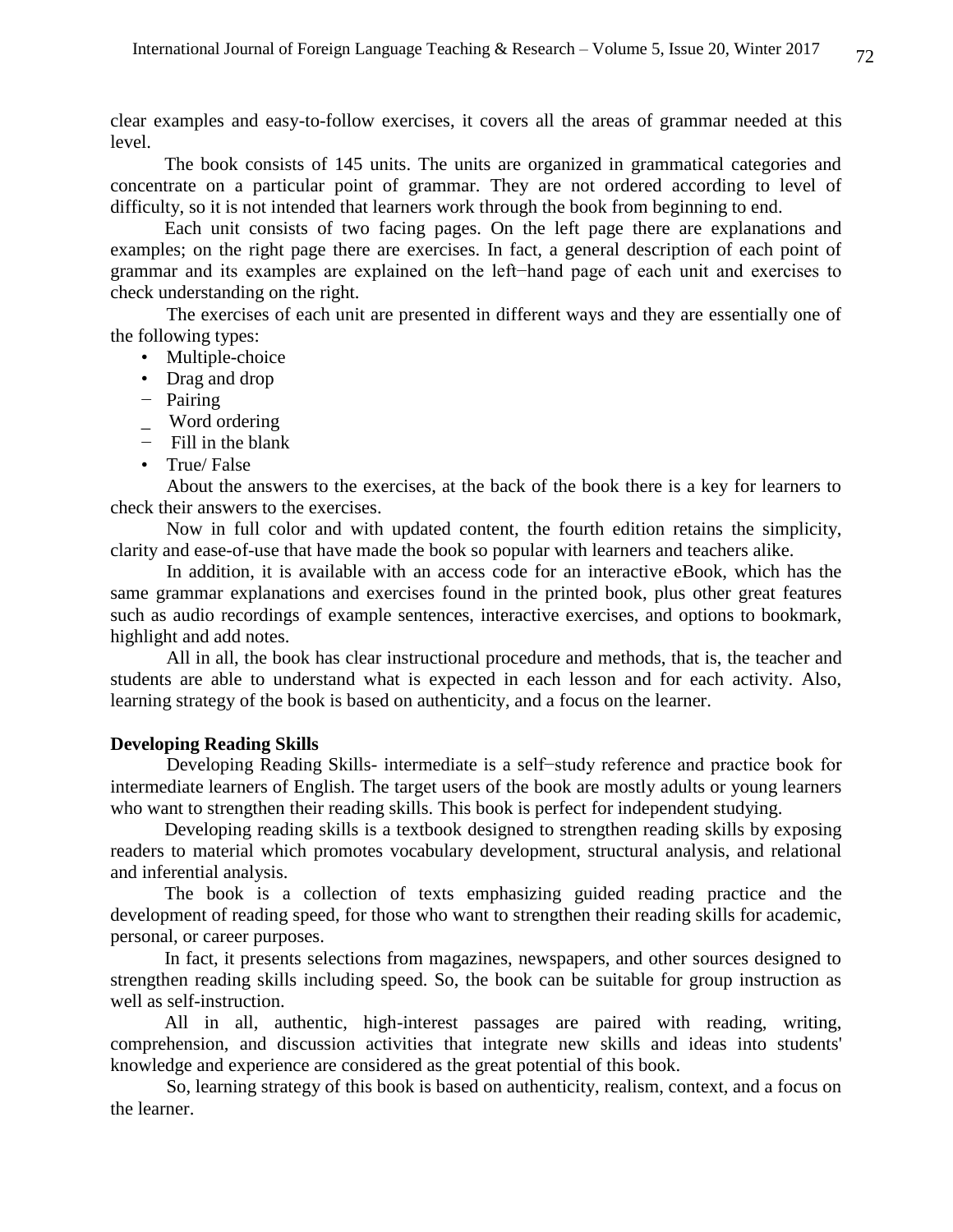## **Discussion**

#### **First Research Question**

 This study was concerned with describing major features of mobile apps developed specifically for the purposes of language learning. In doing so, traditional ELT materials were also considered. As the results of analyses demonstrated, the mobile apps and traditional materials turned out to be different in certain ways. The differences can be discussed, based on the analysis in the following way.

## *Theory and methodology*

Second language learning theory does not seem to be of great importance to app developers. In fact, most of the apps' websites did not mention any particular theory the app was built on. Although more commonly the developers described the methodology they applied, but they didn't mention any particular methodology they use and only offer variety of different ways to learn English (Hakimi, 2013).

Generally, in this kind of material the developers make an effort to convince the user that their method will work or their language course will make learning English easier or more fun.

But in the traditional materials a particular methodology is applied and the authors did not use various theories and methodology in a book.

#### *Motivation and feedback*

To keep the language learner motivated can be difficult and to give the learner a meaningful and intelligent feedback is a problematic area in the language learning process.

As motivation is one of the vital aspects of language learning, the developers of language apps use various approaches and methodologies which all are supposed to guarantee a fun and easy learning process to engage and motivate learners. In fact, the programming capacity of smartphones can provide different resources and tools for language learning that encourage learners to be more motivated.

Compared with downloaded apps the web-based apps fare better than the in motivation and feedback. These issues are dealt with various ways in the apps. These apps offer study reminders, progress reports and personal advice to the user (Andersen, 2013).

All in all, in the web-based apps and the downloaded apps which have sync with the website the user can follow his/her progress in a personalized report and the app provides the user with personal advices built on progress history. So in these apps this feedback helps the user see where he/she stands and what he/she needs to work on and moreover can help motivate the user to keep on studying.

The personalized feedback in web-based apps is detailed with explanations on errors and correct answers as well as additional reading material that might be helpful for the user.

On the other hand, motivational aspects and feedback lacking from traditional materials. In these types of materials there is no attempt to encourage learners to be more motivated. Considering these features, ELT mobile apps are more motivating than traditional materials and they are effective in encouraging learners to communicate and in creating a positive attitude to the subject.

#### **Common feature and exercises**

Regarding the information presented about the selected traditional ELT materials and mobile apps, I found a variety of features such as a rich mix of text, audio, graphics, images, music and even videos in language learning applications. The apps employ various modes and functions of multimedia for personal, perceptual, and field-independent learning while there is a lack of tools and study materials in traditional materials.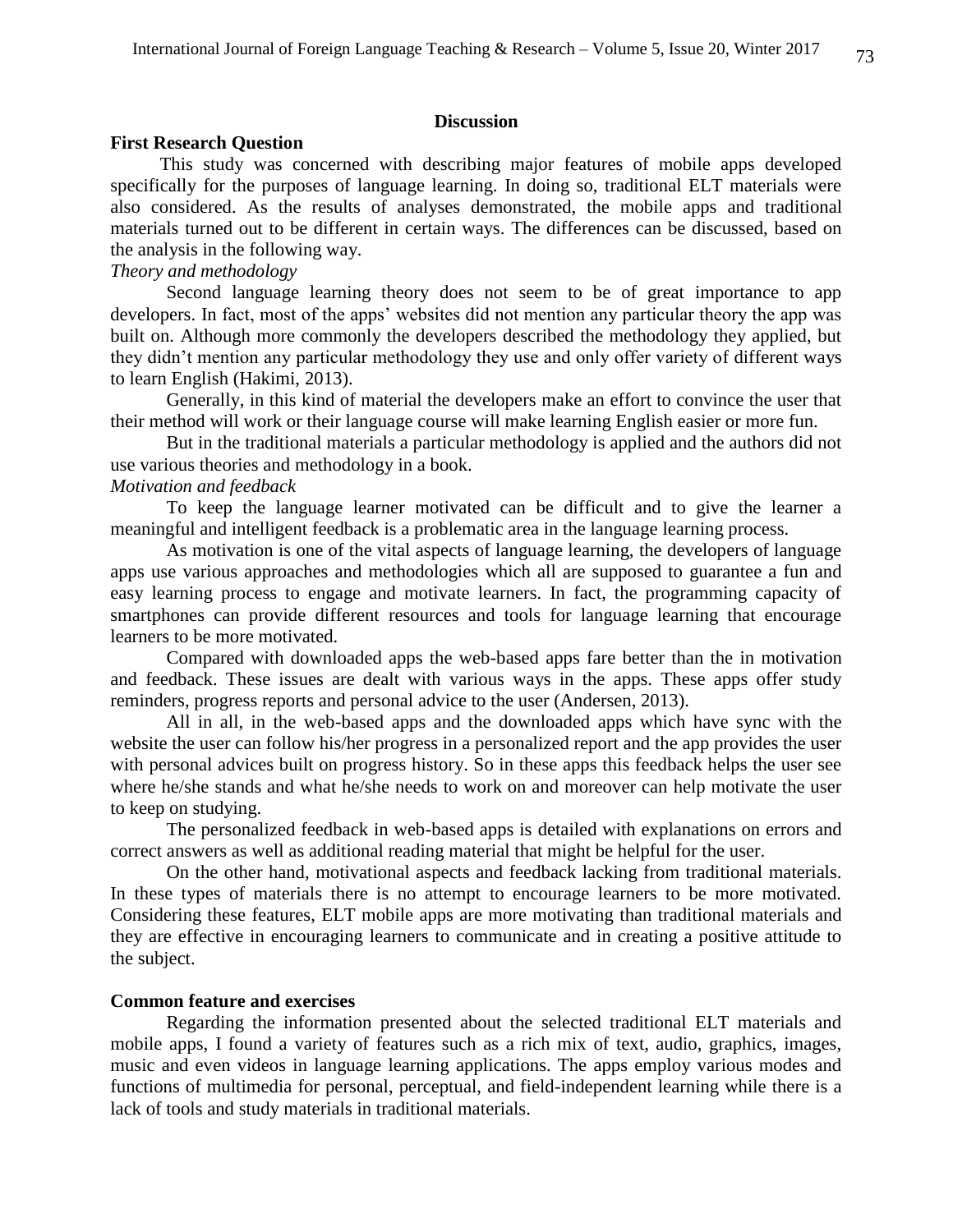The apps offer very varied study materials. Flashcards are the general way the apps use for memorizing vocabulary, that is to say, the flashcards usually come with image of the term and its pronunciation. All of apps include texts for the user to read which are usually short or around two to ten sentences and often accompanied by audio. Also, in some of the apps the listening practices in most cases come with script for the user to follow, as in the case with Cambridge Discovery Readers app.

ELT mobile apps brought a variety of activities in lessons, pupils' involvement, active participation, easy and fun way for language learning, but these characteristics are not consisted in traditional materials. The majority of applications deal with short language data information such as word lists, pronunciations, grammatical elements, or sample dialogues or essays etc.

On the other hand, the traditional materials (book) consisted mainly of long explanations. They are unable to include these features and their data information is different with the apps.

The variety of exercises the apps offer is different in each app. In fact, the exercises might be presented in different ways within each app. Although most of the apps rely on a preprogrammed list of possible activities and cannot judge anything unexpected beyond that list, some of them offer very varied activities and all kinds of activities are used in these apps. In contrast to the apps, traditional materials consist a limited number and recurring activities. The exercises they offer are generally very much alike.

The development of vocabulary is the most common skill area the apps apply themselves to. That is to say, most of the apps present language learning of lexical level or facilitate the users with glossaries often including one-sentence examples or pronunciation sound files. On the other hand, the traditional ELT materials show language primarily from the rule-governed point of view and concentrate on the knowledge of grammar and items of vocabulary. It would appear that this type of material provides the learner much more progress in the field of spelling, grammar, vocabulary and knowledge of rules**.**

#### **Popularity**

Popularity is a facture which is related to the user's choice of material. There are many factors which influence an app's popularity such as visibility within the Google Play store, users' comments, amount of free material, and app's quality.

First of all, an app's visibility on Google play is the best evidence of its popularity, namely, in each app description on Google Play there is a scored ranking list related to download rate of the app. In fact, the more visible the apps are the more likely they are to be downloaded (Fiksu, 2012). Yet the fact remains that the download rate refuse to say how many actually use the app they downloaded.

Users' positive or negative comments can also influence the app's popularity and the user's choice of app. In contrast to the apps, traditional materials are lacking this feature. The learners are incapable of finding the book's popularity or its rating.

# **Accessibility**

Another difference between traditional materials and mobile apps is their accessibility. We know that learning becomes more real and permanent when tied to learner's lives outside the academic environment. In addition, successful language learning occurs mainly in immersion type environments. Mobile apps are a great way to achieve that goal. In fact, one of the mobile apps' differences compare to traditional materials is their accessibility. Doubtless, ELT mobile apps enable learners to more easily and more promptly access them anywhere and anytime. So,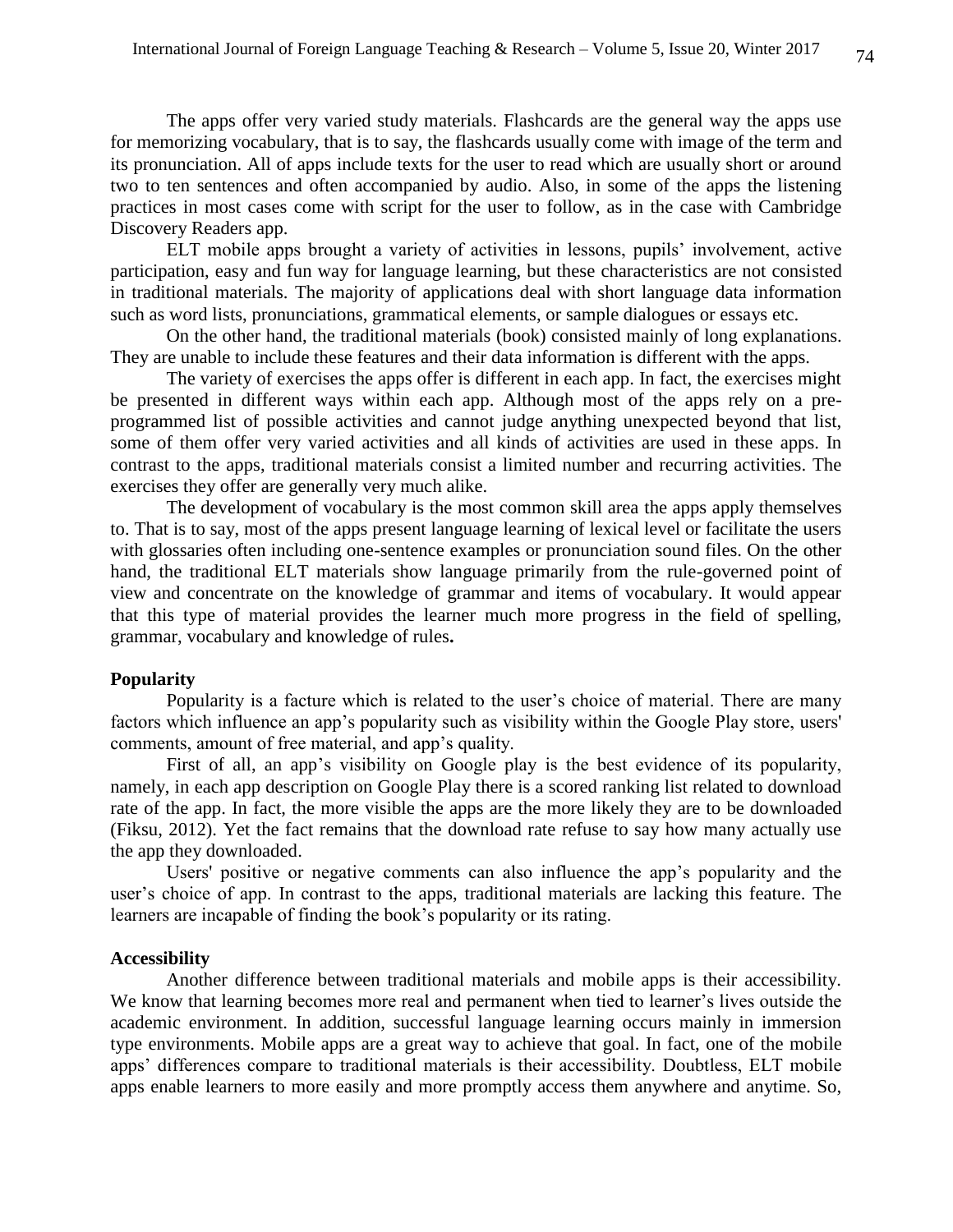mobile apps bring more exposure and engagement with the language than just the time spent in the classroom using traditional materials.

#### **Price**

The next difference between the traditional materials and the apps is their prices.Smartphone penetration will likely gain worldwide in coming years, but not at the same pace everywhere. In fact, smartphones are expensive and their pedagogical apps are high cost too. There are three times more paid apps than the free ones, which, generally, are so-called "trial or lite versions" The price ranges vary depending on data capacity amount and the number of bells and whistles the devices feature.

As a result, we are far from seeing universal ownership of smartphones; they are still too expensive for many learners. Designing exclusively for smartphone usage will necessarily exclude many users.

The last difference between traditional materials and mobile apps is that unlike the traditional teaching materials the apps are much more learner- centered. Here the learner is the most active element in language learning process. In fact, the apps provide a personal and learner-centered learning opportunity which encourage learner to develop a sense of individuality for independent studying. Briefly, the app's main role is to help learning to happen which includes involving learners in what is going on by enabling them to work at their own speed, by encouraging them to instruction.

Compared with ELT mobile apps, it may reasonably be doubted whether the traditional ELT materials are completely learner-centered. As in these materials there is a lack of tools and multimedia functions and they can't provide rich language data, the learners won't be able to access language learning easily, promptly and independently. With respect to this problem, the traditional materials are unable to completely be perfect for independent studying for learners to use without a teacher.

# **Research Question Two**

As summarized in the literature, "Mobile" could refer to the technology and this technology could be understood in terms of time shifting or boundary-crossing. Vavoula and Sharples (2002) suggest that there are three ways in which learning can be considered mobile: in terms of space (the workplace, at home, at places of leisure), in terms of different areas of life (work demands, self-improvement, or leisure), and in terms of time (during the day, night, week days, and weekends).

In this understanding, learning and mobility really are understood to occur anywhere, at any time, in any facet of life. What is powerful about mobile devices such as personal smart phones is that many people tend to carry these devices with them all the time, and accordingly they are available for use for learning anytime and anywhere.

Smartphone applications moreover, seem effective in that they enable the language learning to be independent from any location and time. Also, they develop a level of confidence and competence that enabled learners to realize the potential of their mobile devices beyond that of an electronic organizer.

What is more, they provide a personal and learner-centered learning opportunity with ubiquitously accessible and flexible resources and activities. This could encourage learners to develop a sense of individuality and improve their language learning autonomy. Learners can more easily and immediately access language learning materials and tools on their own anytime and anywhere; consequently, enhancing their language learning motivation.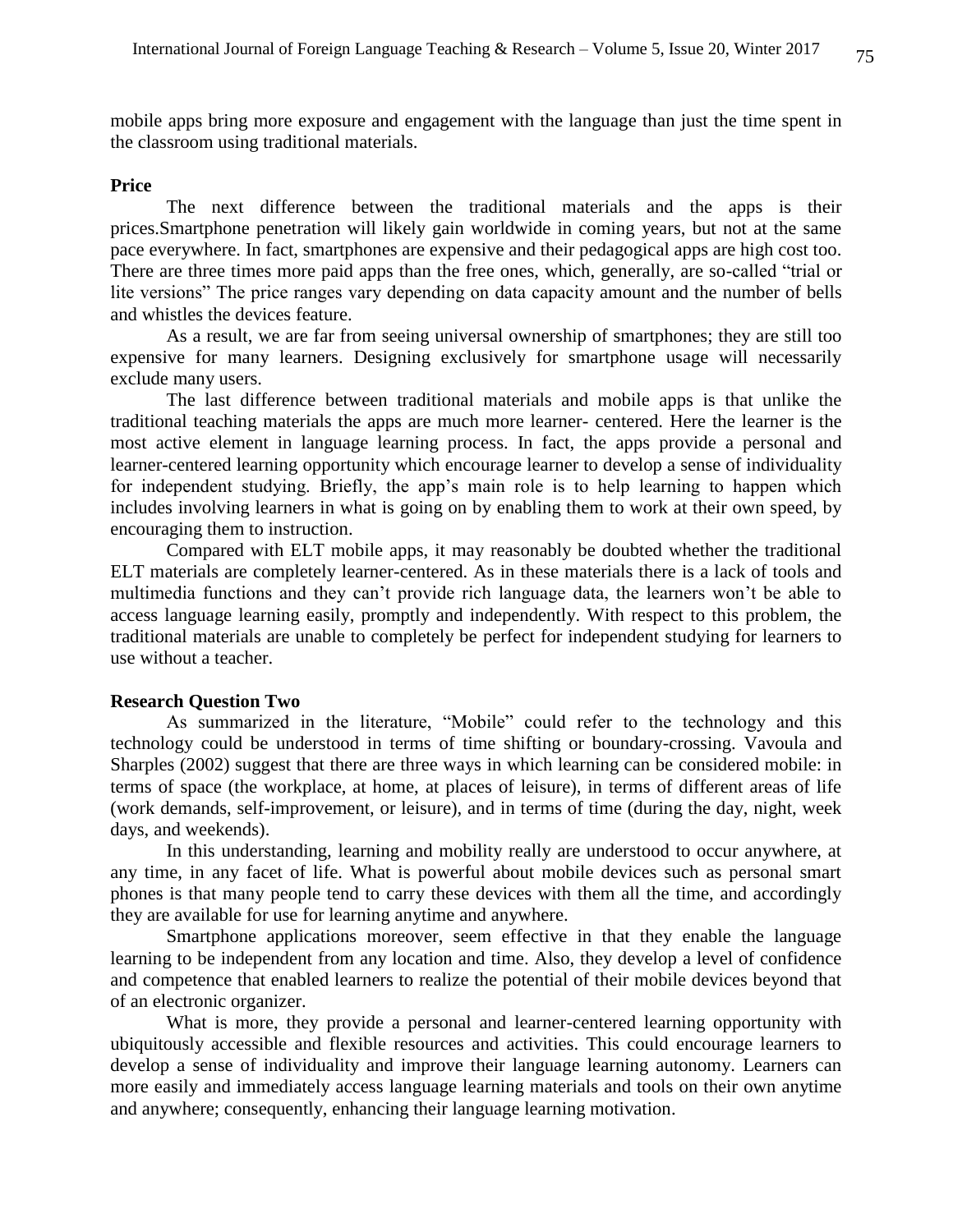#### **Conclusion**

Mobile apps language learning is a new field of study and the growing app development is an area that offers many possibilities for investigation. This study was considered the great potential of mobile language learning and reminds us where these apps stand in term of technology and pedagogy. In view of the fact that the technology moves fast and we are heading for a mobile future, the common and distinctive features of mobile apps in terms of their effectiveness need to be improved as a more situated, field-dependent, and collaborative form of learning. The best thing to do might be to combine both of the materials and keep them in balance for language learning. Also, the effective design and use of ESL mobile applications should continue to be studied in order to suggest the right directions which might lead toward effective development of ESL mobile applications.

#### **References**

Andrews, R. (2003). Learn Welsh by txt msg. *BBC News World Edition*. Available at [http://news.bbc.co.uk/2/hi/uk\\_news/wales/2798701.](http://news.bbc.co.uk/2/hi/uk_news/wales/2798701)

Beatty, K. (2013). Beyond the classroom: Mobile learning in the wider world. *The international research foundation for English language education.*Available at <http://www.tirfonline.org/english-in-theworkforce/mobile-assisted-language-learning/beyond> theclassroom-mobile-learning-the-widerworld/

Burston, J. (2014). MALL: The pedagogical challenges. *Computer Assisted Language Learning, 27*(4), 344-357.

Cavus, N., & Ibrahim, D. (2009). M-learning: an experiment in using SMS to support learning new English language words. *British Journal of Educational Technology*, *40*(1), 78-91.

Chinnery, G. M. (2006). Emerging technologies Going to the MALL: Mobile-Assisted Language Learning. *Language Learning & Technology, 10*(1), 9-16.

Cho, S. (2009). Smartphones used for foreign language learning. *Multimedia-Assisted Language Learning, 12*(3), 211-228.

Dudeney, G. & Hockly, N. (2007). *How to Teach English with Technology.* Harlow: Pearson Education Limited.

Flick, U. (2009). *An Introduction to Qualitative Research. 4th ed.* London: SAGE Publication Ltd.

Earl, M. (2013). iPads in the social classroom, K-12 education. *Instructional Technology Education Special Research papers,* Paper 5*.* 

Garcia, A. (Ed.). (2014). Teacher agency and connected learning. In C. Garcia (Ed.), *Teaching in the connected learning classroom* (pp.6-9)*.* Irvine, CA: Digital Media and Learning Research Hub.

Godwin-Jones, R. (2011). Emerging technologies: Mobile apps for language learning. *Language Learning & Technology, 15*(2), 2-11.

Hockly, N. (2012). 'Technology for the Language Teacher: Mobile learning'. *EFL Journals. 67* (1), 80-84. Oxford University Press.

Horstmanshof, L. (2004). Using SMS as a way of providing connection and community for first year students. In R. Atkinson, C. McBeath, D. Jonas- Dwyer, & R. Phillips (Eds.), *Beyond the comfort zone: Proceedings of the 21st ASCILITE Conference* (pp423-427).

Houser, C., Thornton, P., Yokoi, S., & Yasuda, T. (2001). Learning on the move: Vocabulary study via mobile phone email. *ICCE 2001 Proceedings*, 1560-1565.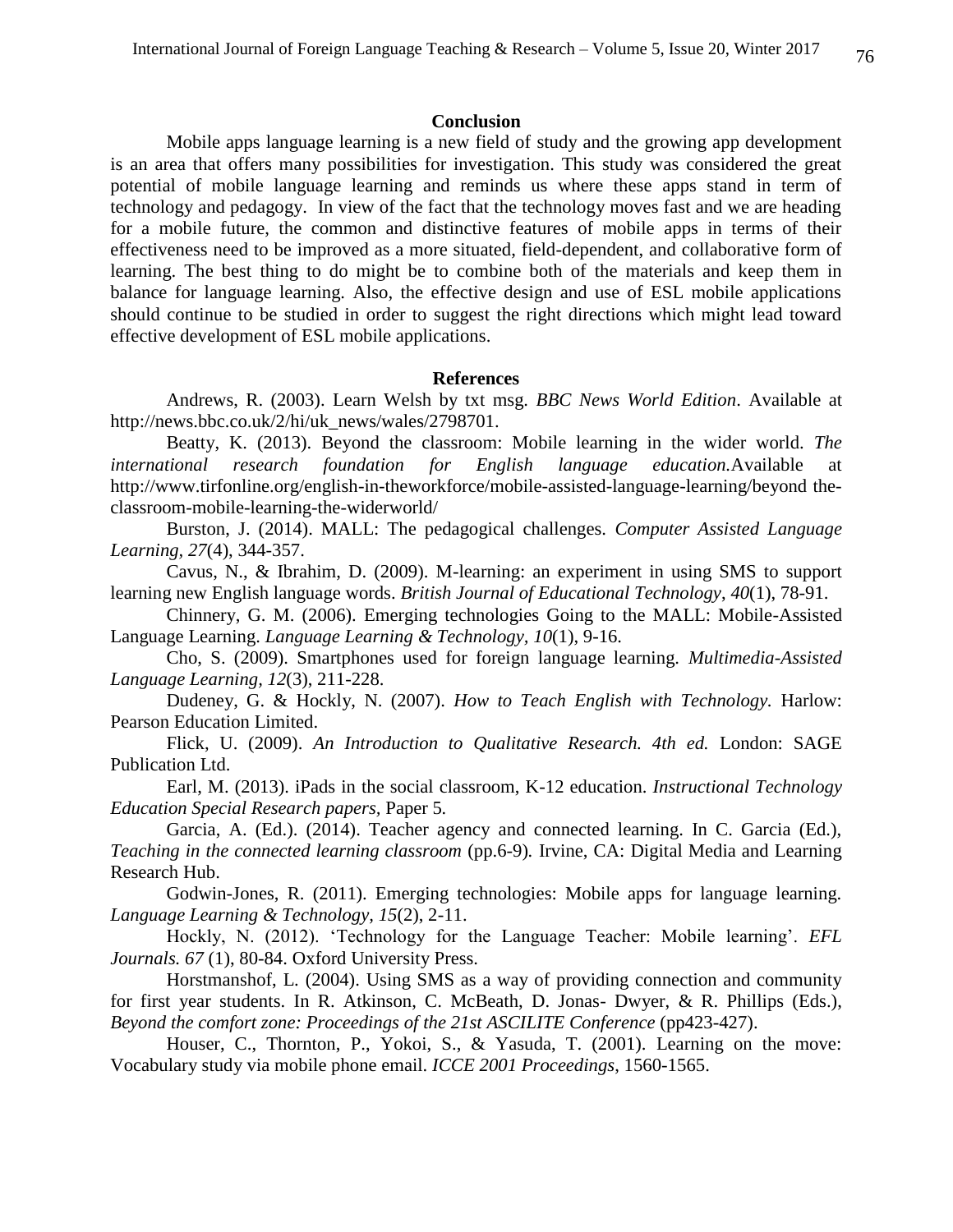Hubbard, P. (2006). Evaluating CALL software. In L. Ducate & N. Arnolds (Eds.), *Calling on call: From theory and research to new directions in foreign language teaching*  (pp.313-334). San Marcos, TX: CALICO.

Kennedy, C., & Levy, M. (2008). L'italiano al telefonino: Using SMS to support beginners' language learning. *ReCALL Journal, 20*(3), 315-330.

Kiernan, P.J., & Aizawa, K. (2004). Cell phones in task based learning: Are cell phones useful language learning tools? *ReCALL Journal, 16*(1), 71-84.

Kukulska-Hulme, A. (2007). Mobile Usability in educational contexts: What have we learnt? *International Review of Research in Open and Distance Learning, 8*(2), 1-16.

Kukulska-Hulme, A. (2009). Will mobile learning change language learning? *ReCALL,21*(2), 157-165.

Kukulska-Hulme, A., & Shield, L. (2007). An overview of mobile assisted language learning: Can mobile devices support collaborative practice in speaking and listening? Available at http://vsportal2007.googlepages.com/Kukulska\_Hulme\_and\_Shield\_2007.pdf

Kukulska-Hulme, A. & Shield, L. (2008). An overview of mobile-assisted language learning: From content delivery to supported collaboration and interaction. *ReCALL, 20(*3), 271 – 289.

Kukulska-Hulme, A. and Traxler, J. (eds.) (2005) *Mobile Learning: A Handbook for Educators and Trainers*. London: Routledge.

Lan, Y.-J., Sung, Y.-T., & Chang, K.-E. (2007). A mobile-device-supported peer-assisted learning system for collaborative early EFL reading. *Language Learning & Technology, 11*(3), 130-151.

Lee, H. (2010). *Smart phone based Chinese education application project and production experiment*. (Unpublished master' s thesis). Ewha Woman's University, Seoul.

Leung, C. H., & Chan, Y. Y. (2003, July). Mobile learning: A new paradigm in electronic learning. *The 3rd IEEE International Conference* (pp. 76-80)

Levy, M., & Kennedy, C. (2005). Learning Italian via mobile SMS. In A. Kukulska-Hulme & J. Traxler (Eds.), *Mobile Learning: A Handbook for Educators and Trainers* (pp76-83). London: Taylor and Francis.

Miller, C., & Doering, A. (Eds.). (2014). *The new landscape of mobile learning: Redesigning education in an app-based world*. New York: Routledge.

Motallebzadeh, K., & Ganjali, R. (2011). SMS: Tool for L2 Vocabulary Retention and Reading Comprehension Ability. *Journal of Language Teaching and Research, 2*(5), 1111-1115. <http://dx.doi.org/10.4304/jltr.2.5.1111-1115>

Naismith L., Lonsdale P., Vavoula G. & Sharples M. (2006) *Literature Review in Mobile Technologies and Learning*. Available at http: //www. [futurelab.org.uk/resources/](http://www.futurelab.org.uk/resources/) documents/lit\_ reviews / Mobile \_Review.pdf.

Oakley, G., Pegrum, M., Faulkner, R., & Striepe, M. (2012). *Exploring the pedagogical applications of mobile technologies for teaching literacy.* Report for the Association of Independent Schools of Western Australia. http://www.education. uwa.edu.au/ research /?a=2195652

O'Malley, C., Vavoula, G., Glew, J.P., Taylor, J., Sharples, M., & Lefrere, P. (2003). MOBIlearn WP4 – Guidelines for learning/teaching/tutoring in a mobile environment. Retrieved July 2012 from<http://www.mobilearn.org/download/results/guidelines.pdf>

Phillips, R., McNaught, C., & Kennedy, G. (2012). *Evaluating e-learning: Guiding research and practice*. New York: Routledge.